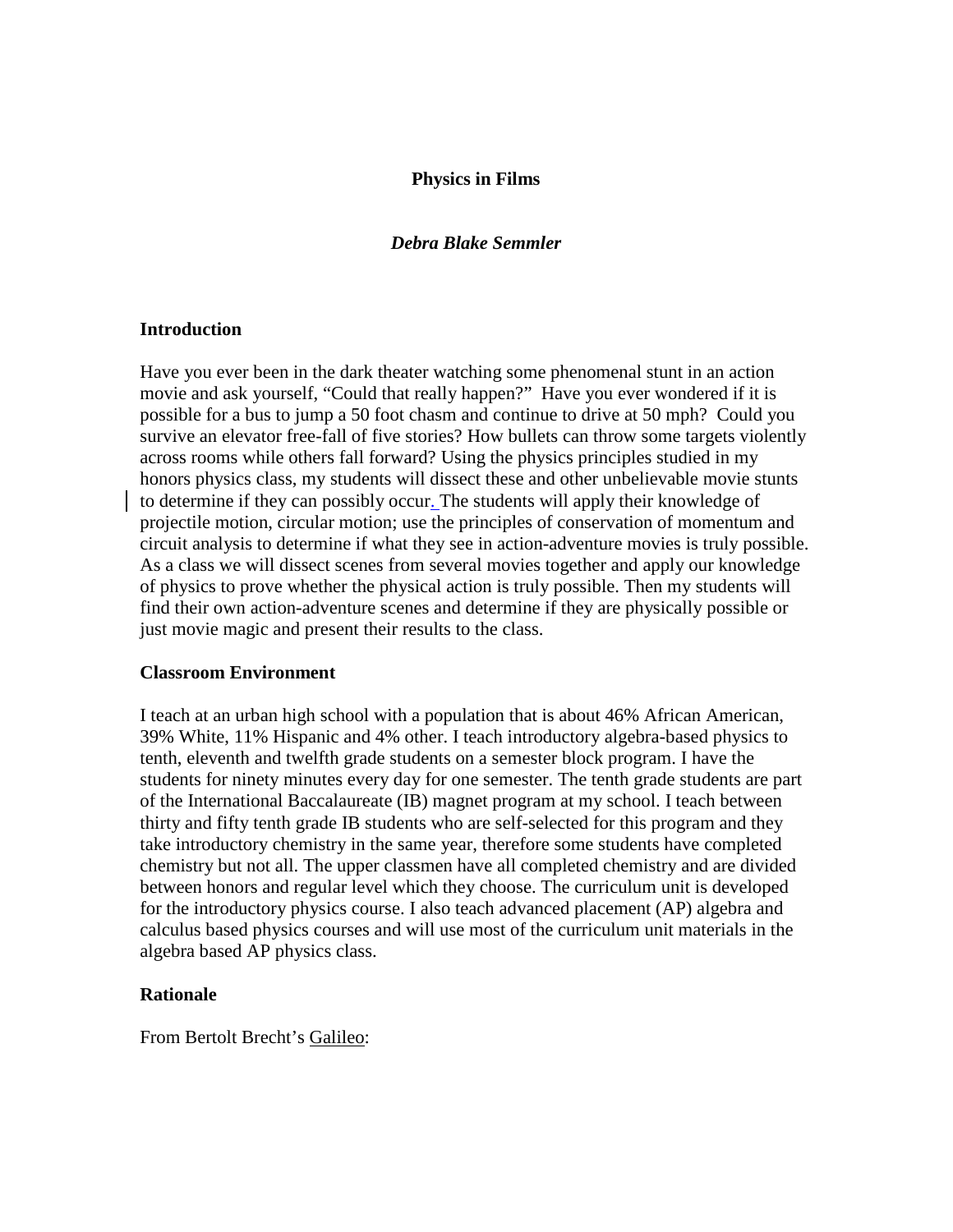Galileo: I believe in the human race. The only people that can't be reasoned with are the dead. Human beings are intelligent.

Sagredo: Intelligent---or merely shrewd?

Galileo: I know they call a donkey a horse when they want to sell it, and a horse a donkey when they want to buy it. But is that the whole story? Aren't they susceptible to truth as well? If anybody were to drop a stone and tell them that it didn't fall, do you think they would keep quiet? The evidence of your own eyes is a very seductive thing. Sooner or later everybody must succumb to it. $<sup>1</sup>$  $<sup>1</sup>$  $<sup>1</sup>$ </sup>

The evidence of our own eyes is certainly strong; what happens if using the magic of movie making we change the truth? Overtime will the "seductive" nature of our eyes make us believe that it is possible for humans to jump from a bridge and catch a hovering helicopter? In my curriculum unit I want my students to deconstruct scenes from actionadventures movies and using their knowledge of physics principles prove that what they are seeing with their own eyes is either possible or not. Students will work as a team to find the accuracy of their own movie's physics and present the results to the class. I will limit students to action-adventure movies because these movies are expected to display what actually is possible in nature. Where science fiction or fantasy movies by their nature are based on writers imagination and do not have to strictly adhere to the laws of nature.

 This curriculum unit can be used in two different methods, as a review of major objectives in physics at the end of the course before the final exam or as part of each topic within the individual units. For each topic that I address in a film my students will watch the scene and together as a whole class we will glean any physical information from the video such as speed, distance or time. Reasonable assumption will be made for any missing information necessary to solve the problem portrayed in the film. Modeling will be used to work through the problems describe in this curriculum unit. Addition problems will be assigned and worked either on white board or as homework. The North Carolina physics objectives that are addressed in this curriculum unit are described in appendix  $3<sup>2</sup>$  $3<sup>2</sup>$  $3<sup>2</sup>$ 

#### **Physics in Phyilms**

In my physics class, as in most, we begin with the study of motion or kinematics I am going to use several different scenes from the movie *Speed* to analyze the physics of motion. *Speed,* released in 1994, involves a crazed ex-police demolitions expert played by Dennis Hopper out to get revenge on his old colleagues, and extort a few million dollars out of the municipal budget by terrorizing the city with hidden bombs. It is up to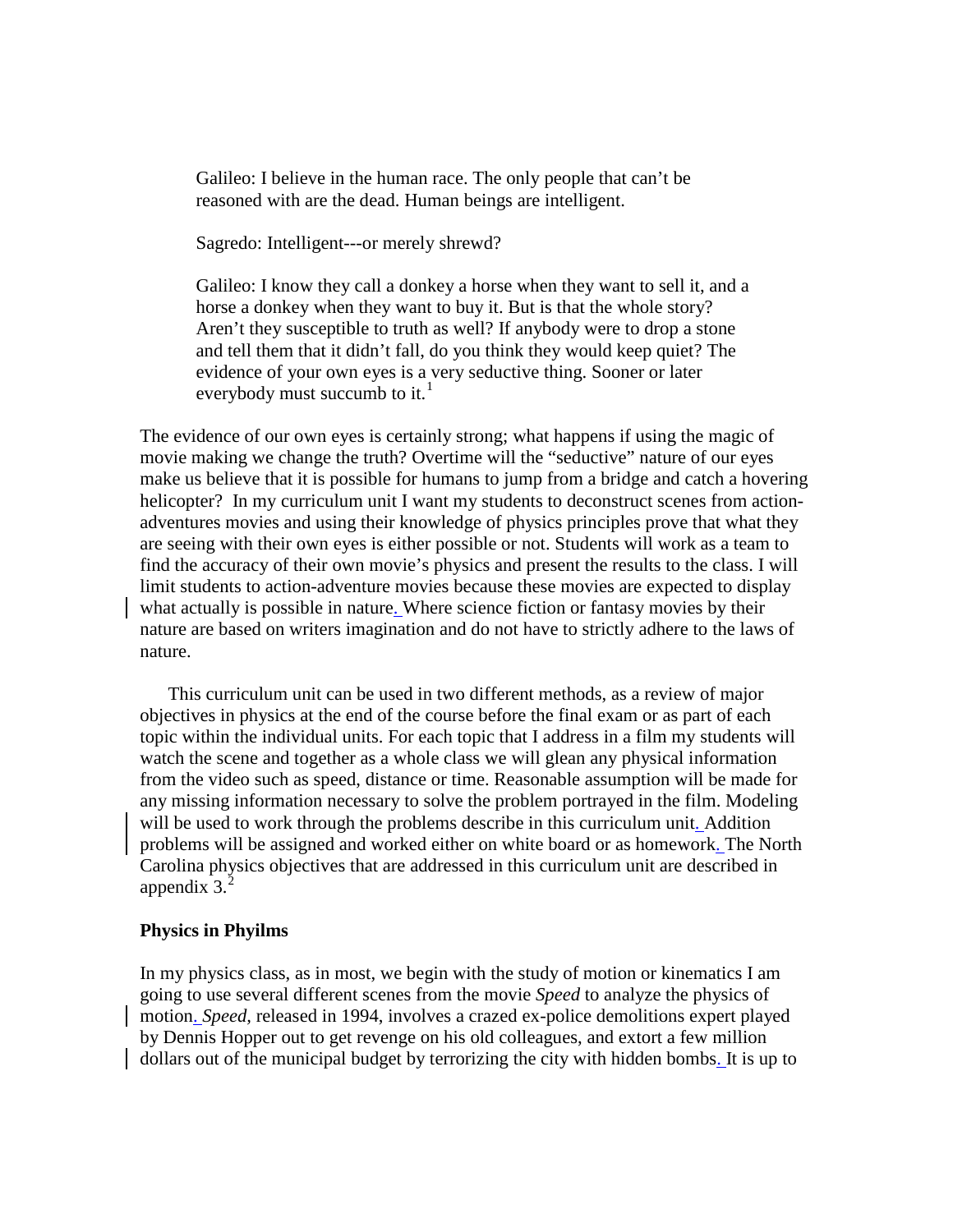Keanu Reeves, a police officer, and city bus passenger turned bus driver Sandra Bullock to save the day. $3$ 

Projectile motion

The first scene we will analyze is scene 15 the famous bus jump. A bomb was placed on a city bus and is armed the first time the bus went over 50 mph and it will now detonate is the bus goes under 50 mph. The bosses at the police department direct the bus to an uncongested route containing an unfinished overpass bridge with a 50-foot gap. To keep the bus from exploding and killing everybody on board they must jump the chasm. The question posed to my students is: can a bus actually leap over a 50-foot gap in a road? Together we will work through the physics of projectile motion to answer this question. In the movie the camera shows the bus moving a 70 mph at the time it reaches the gap in the road. We also need the angle at which the bus leaves the gap, upon inspection of the video the angle appears very small or not at all. If the bus leaves the roadway not at an angle the bus will never hit the other side because of gravity and the students will initially calculate the distance it will fall. The calculation is as follows

 $Vx = 70$  mph = 31 m/s  $\Delta x = 50$  feet = 15.2 m  $Vx = \frac{\Delta x}{\Delta t}$  therefore  $\Delta t = 15.2$  m/ 31 m/s = 0.49 sec *Δy* =  $V_0$  *Δ* t +  $\frac{1}{2}$  a  $\Delta t^2$  a=g=9.8m/s<sup>2</sup>  $\Delta y = \frac{1}{2}(9.8 \text{m/s}^2)(0.49)^2 = 1.18 \text{ m} = 3.9 \text{ feet}$ 

This calculation shows that if the road does not have an angle of incline the bus will fall almost 4 feet below the roadway which would be about at the steering wheel of the bus.

Now, the students will work the problem with a small angle of incline say 2-3 degrees. In this case the students must first find the initial velocity in the horizontal and vertical directions. The calculation is as follows:

 $V_x = V_0 \cos\theta = 31 \text{ m/s} (\cos 2^{\circ}) = 30.98 \text{ m/s}$  $V_v = V_o \sin \theta = 31 \text{ m/s} (\sin 2^{\circ}) = 1.08 \text{ m/s}$ 

The time to the highest point is  $V_f = V_0 + a \Delta t$  $0 = 1.08$ m/s + 9.8 m/s<sup>2</sup> $\Delta t$  $\Delta t = 0.11$  s therefore the time to return is the same so the total time of flight is 0.22seconds

The horizontal distance the bus would travel in 0.22 s is determined to be  $\Delta x = V_x \Delta t = (30.98 \text{ m/s})(0.22 \text{ s}) = 6.8 \text{ m} = 22.4 \text{ feet}$  not the necessary 50 foot gap!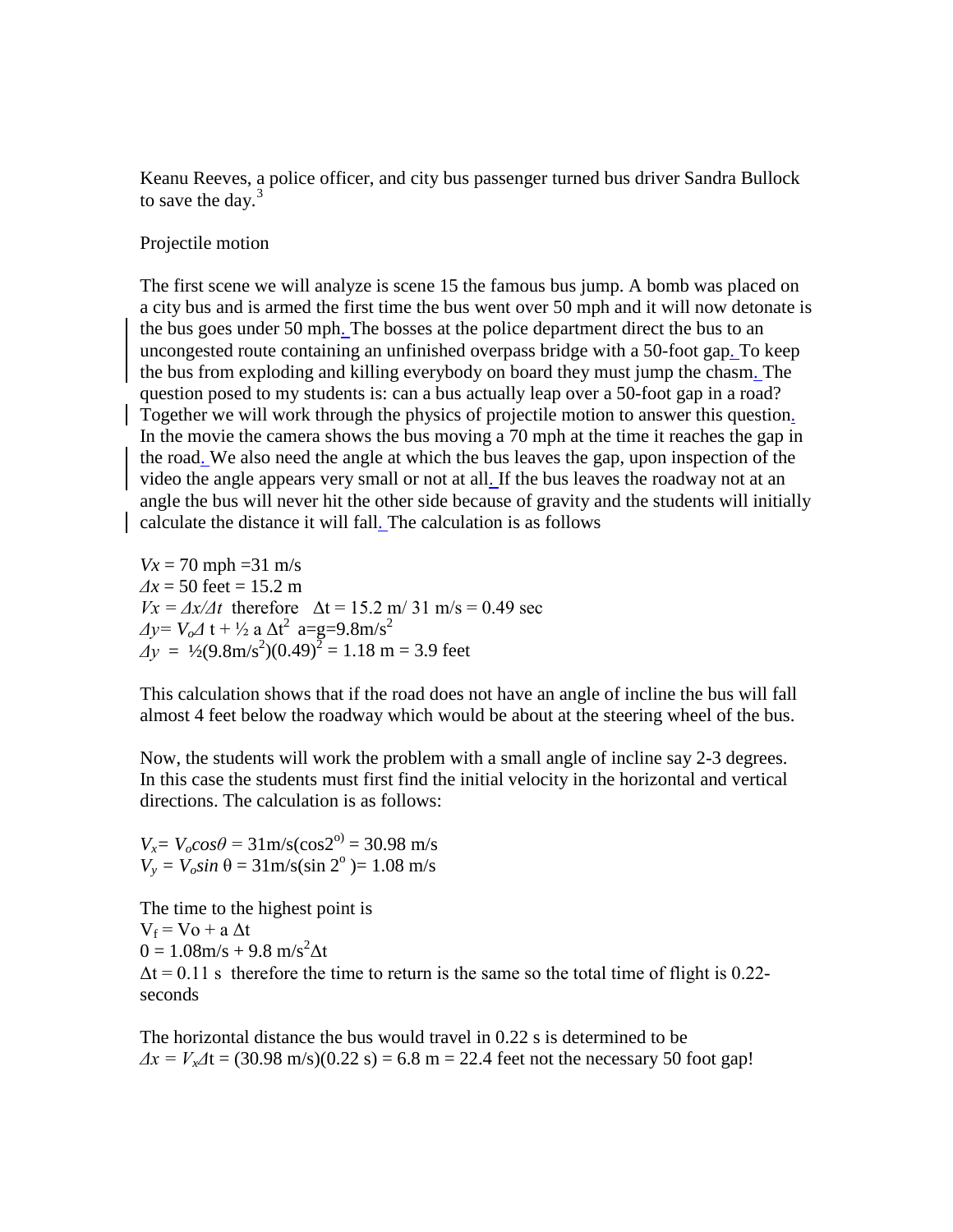I will now have my students use the large white boards and pair up to answer the following questions in class. What is the minimum angle necessary to make the gap? If the bus did jump the gap at a  $2^{\circ}$  angle what would be the minimum speed necessary to cross the 50 foot gap? The solutions to these questions are the minimum angle would be about 4.5 degrees and the minimum speed to make the jump at  $2^\circ$  is about 103 mph. Both of these solutions are plausible at least for a car. All of these calculations are neglecting air resistance and the bus must be drivable after landing.<sup>[4](#page-13-3)</sup> There is an additional projectile motion problem based on the movie 2 Fast 2 Furious in the appendix.<sup>[5](#page-13-4)</sup>

 Another troubling aspect of watching the bus make this jump in the movie is for some unknown reason just before the bus hits the end of the road and propels itself into the air, it does a wheelie, and the wheelie helps the bus alter its trajectory to a much steeper launch angle then the roadway. While this adds to the drama of the scene how it can physically occur is a mystery. In the special features of the DVD the movie magic that made the bus jump appear possible is described in detail. The actual bus jump was made across a flat section of an overpass bridge. There was a specially designed ramp, with a kicker plate. The kicker plate is what propels the bus upward on take-off. After take-off the kicker plate falls and has no effect on the back wheels. The top of the incident ramp is about twelve feet (three meters) above the road. The bus was moving at around 60 mph upon leaving the ground and flew about 120 feet (30 meters) horizontally before landing. Upon landing the bus was not drivable suffering a broken oil pan, a flat tire and the broken doors.

 The stunt driver was suspended in a special shock absorbing restraint to prevent serious injury and would have almost certainly broken his back upon landing. The bus was also specially modified removing any excess weight and moving the driver to the center of the bus to increase safety and make it easier to line up the jump on the ramp. The actual video footage of the bus jump is very unimpressive.

### Newton's Laws

Newton's laws of motion allow us to determine the amount of force necessary to change an objects' motion. My students seem to always find elevator problems difficult to understand and solve. I am going to use the elevator fall introduced in the beginning of *Speed* to work through the problem to determining the force on the elevator cable and the people after a five story free-fall and quickly stopping. In the movie scene Dennis Hopper has planted several bombs on an express elevator in a 40 story building. In the loaded elevator during a decent Hopper detonates the first bomb and blows out the cable lowering the elevator at a safe speed. The elevator begins a free-fall but luckily the safety brakes engage and the elevator stops safely at about the 32 story. Hopper calls the police and request money or he will blow the breaks on the elevator sending the passengers to a certain death. Keanu Reeves and his side-kick Jeff Daniels come to the rescue and attach a steel cable from a building-top construction crane to the top of the elevator. When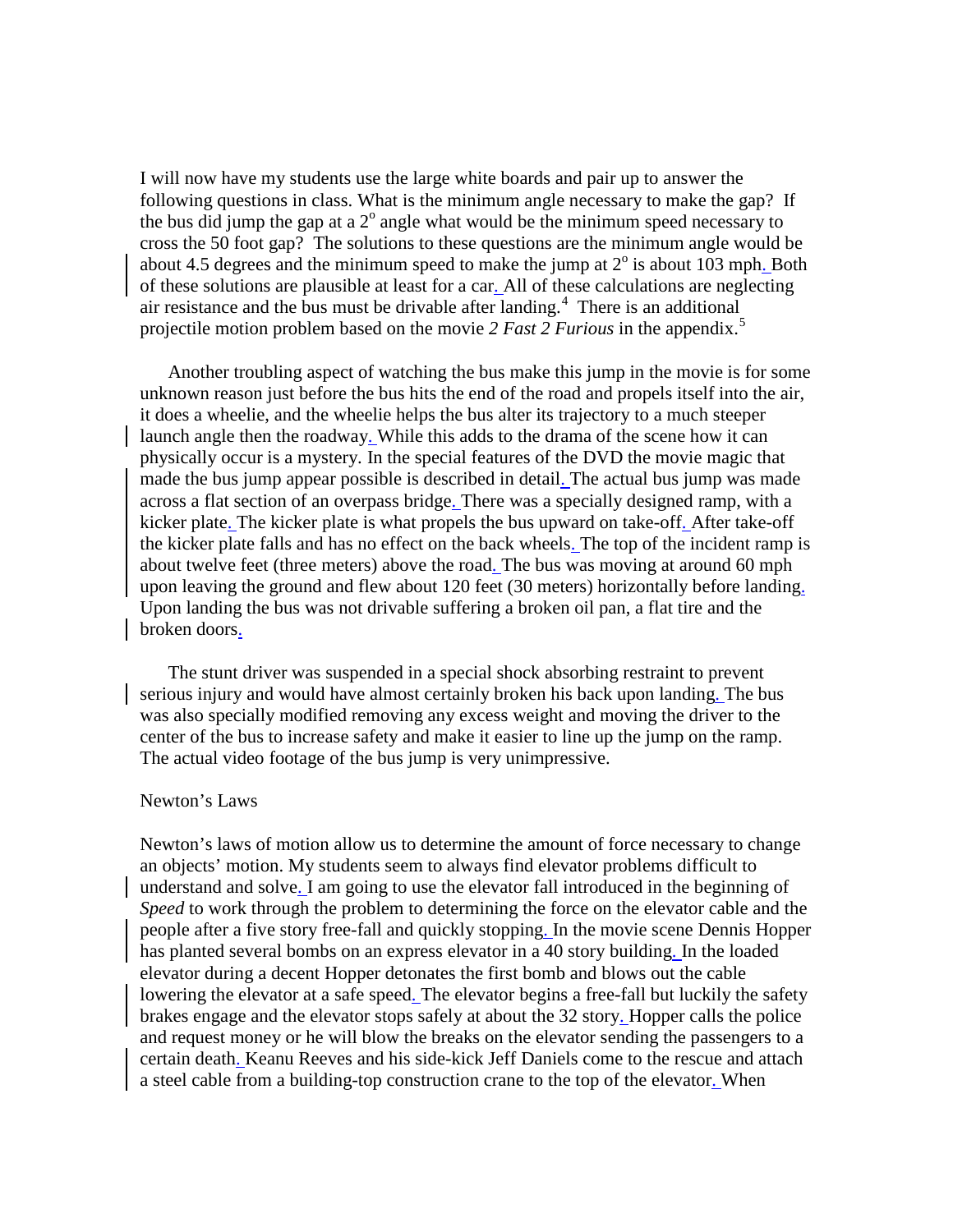Hopper blows the brakes the elevator drops about five stories before the cable catches and abruptly stops, then the cable crane breaks and the elevator drops another five stories before the crane which has become dislodged becomes stuck in the elevator shaft. The elevator and the passengers are unharmed but shaken. Is this possible?<sup>[6](#page-13-5)</sup>

 To determine the force acting on the elevator and on the people in the elevator we must first determine the speed of the elevator after falling five stories (approximately 15 meters). The following calculation show the final speed would be

 $V_f^2 = V_o^2 + 2g\Delta y$  $V_f^2 = 0 + 2(9.8 \text{m/s}^2)(15 \text{m})$  $V_f = 17$  m/s or 38 mph.

 Then we must calculate the acceleration of the elevator upon quickly stopping. Acceleration is defined as the rate of change in the velocity and this elevator stopped very quickly lets say in about one-tenth of a second. (This can be determined by the number of frames the elevator was slowing to a stop and the frame speed of the movie.)

 $a = \frac{\Delta v}{\Delta t}$  $a = 0.17 \text{m/s} / 0.10 \text{ s}$  $a = 170$  m/s<sup>2</sup>

 This value of acceleration is approximately 17 times the acceleration due to gravity or gs. The passengers of this elevator would feel as if they weight 17 times their own weight. A person's tolerance for acceleration depends on many factors including age and physical fitness. In general blackout from prolonged exposure occurs at about 5 gs and the chest acceleration experienced by Princess Diana during her fatal car wreck was approximately [7](#page-13-6)0 gs.<sup>7</sup> The people in this elevator did not even fall to the floor at 17 gs and no one was even slightly injured.

 The force on the cable is equal to the mass of the elevator (approximately 5000kg) times the acceleration in this case the net force would be

 $F_{net} = ma$  $F_{\text{net}} = 5000 \text{ kg} (170 \text{m/s}^2 + 9.8 \text{ m/s}^2)$  $F_{net} = 899\,000 \text{ N} = 200\,000 \text{ lbs}$ 

The net force on the average passenger would be

 $F_{\text{net}} = ma$  $F_{\text{net}} = 70 \text{ kg} (170 \text{ m/s}^2 + 9.8 \text{m/s}^2)$  $F_{\text{net}} = 12600 \text{ N} = 2875 \text{ lb}$ ! that is heavy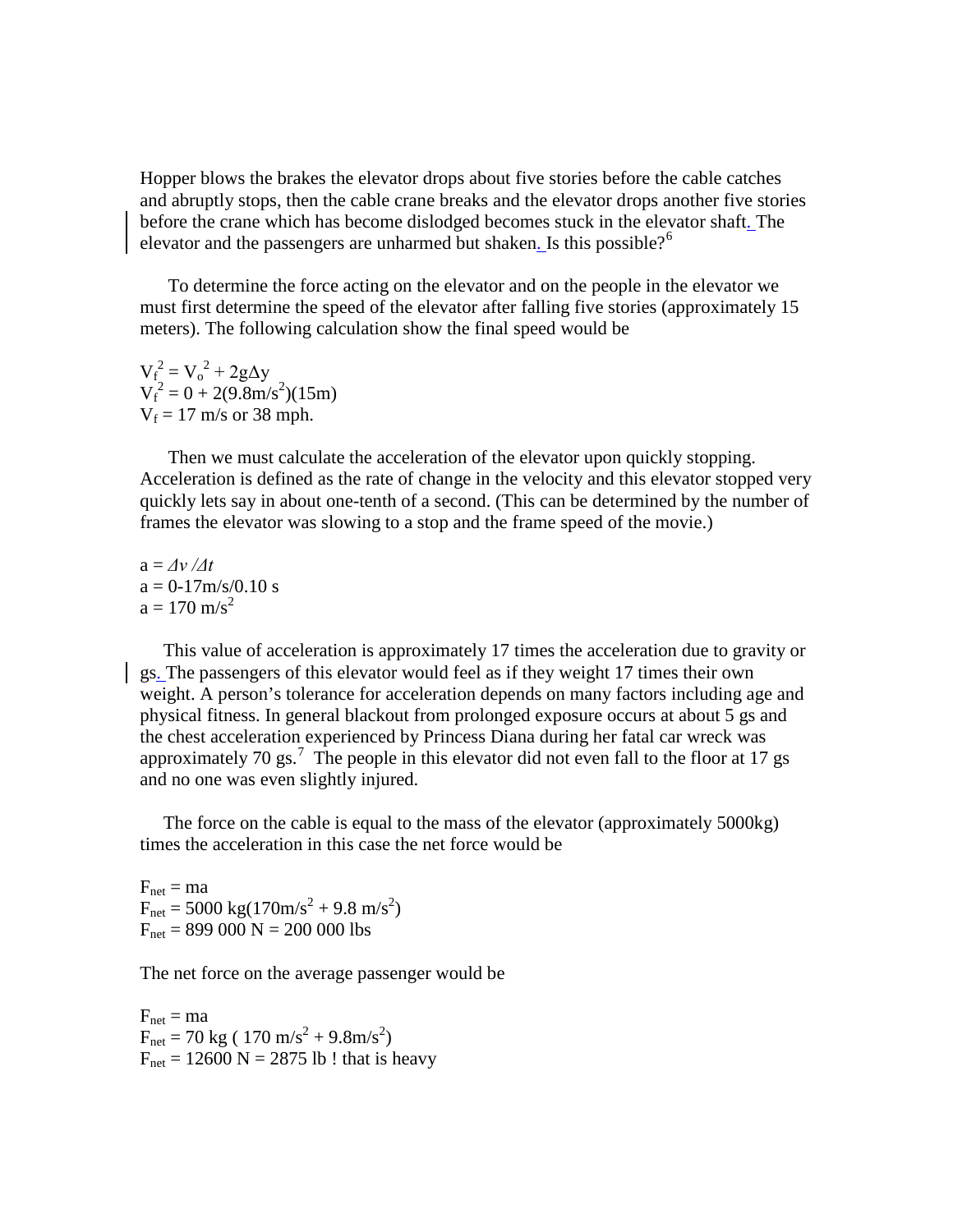This is the amount of force each passenger would feel, I do not think the passengers would remain standing and many would break a bone or two. All the passengers crawled out of the elevator apparently unharmed.

# Circular motion

Can our bus from the movie *Speed* make a 90<sup>°</sup> turn at 50 mph? First a bus can not actually make a sharp 90 degree turn. To change direction by 90 degrees, the bus would have to follow a curved path. The bigger the circle the easier it will be to negotiate the turn successfully. From watching the scene it is hard to get the road's exact width, but it looks like the bus is traveling on a three-lane street, and turn onto a six-lane two way street, therefore the road get wider.<sup>[8](#page-13-7)</sup> In addition, the road is unbanked therefore the only force providing the necessary centripetal force on the bus to negotiate the curve is static friction between the tires and the road. The coefficient of static friction between rubber tires and asphalt is approximately 0.80, so using Newton's second law we get the maximum possible static friction would be $<sup>9</sup>$  $<sup>9</sup>$  $<sup>9</sup>$ </sup>

 $F_{f max} = \mu_s F_N = \mu_s mg$ 

And the required centripetal force on the bus is found using

 $F_c = mv^2/r$ 

Combining these two relationships the minimum radius of road the bus can negotiate without skidding can be determined to be

 $\mu_s mg = mv^2/r$  $\mathbf{r} = \mathbf{m}\mathbf{v}^2/\mathbf{\mu}_\mathrm{s} \mathbf{m}$ g  $r = 22^2 / 0.80(9.8)$  $r = 63.7$  m = 209 ft

 Upon investigating the American Association of State Highway and Transportation Officials (AASHTO) standard for urban highway suggested the minimum radius of curvature for road speed of 50 mph is 1000 feet, which is five times this radius.<sup>10</sup> There is a high probability for the bus to negotiate a curve in the road successfully. In fact, The MythBusters tested if the "*Speed"* bus could make a sharp turn at a speed of 50 mph because Keanu Reeves had all the passenger move to one side of the bus to prevent the bus from turning over during this turn and found the bus could make such a turn and not turn-over even if the passenger did not move.  $^{11}$  $^{11}$  $^{11}$  I will have my students watch this episode of MythBusters and we will discuss their excellent experimental design parameters. (Unfortunately this episode is from the 2009 season and will not be available for purchase until next year.)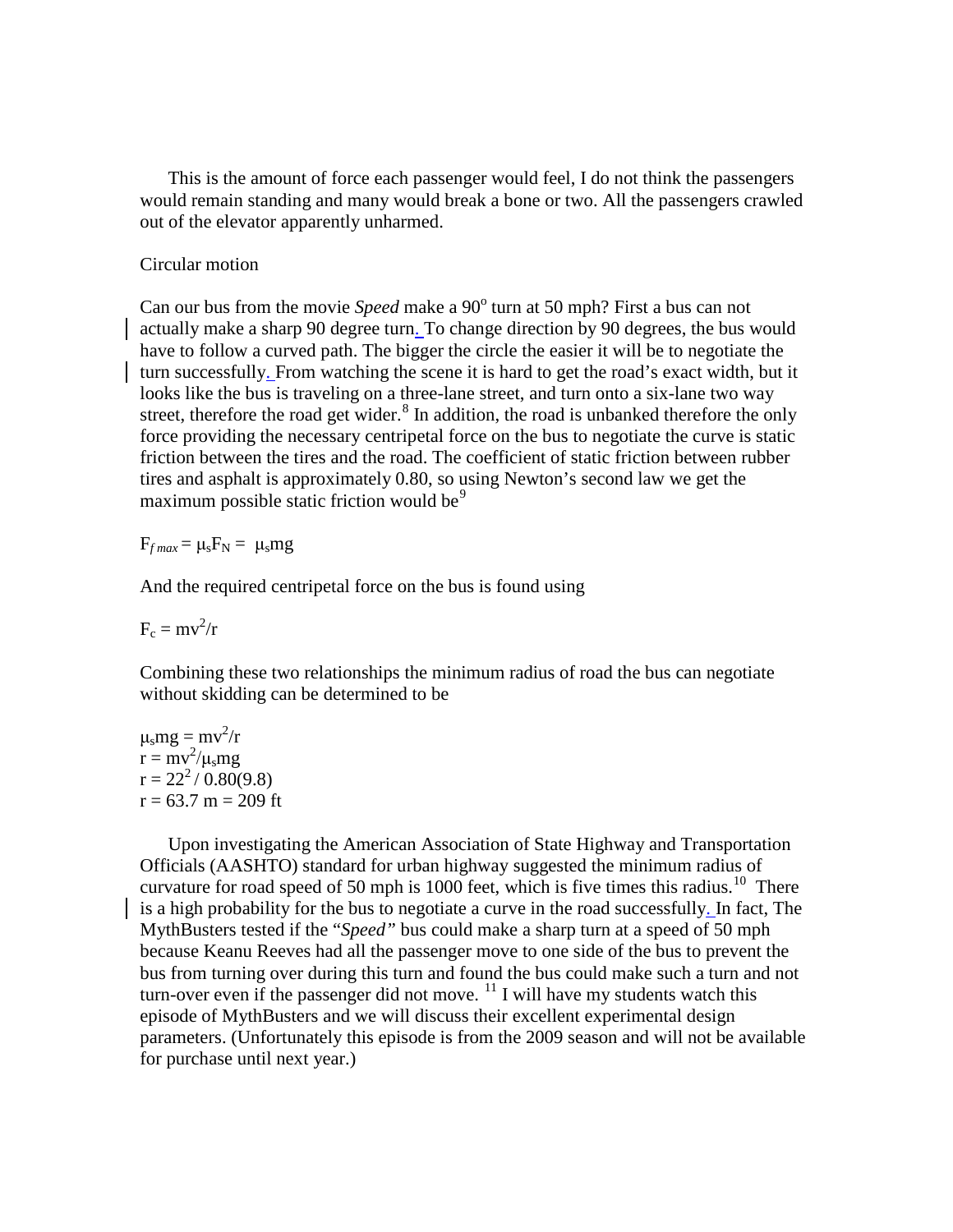### Conservation of Momentum

In action-adventure movies, the gun fights can be as important as the side kick. Guns in action-adventure movies are able to do anything, firing shots that travel faster than the speed of sound without a sound or sonic boom, or throwing a normal-sized human across a room with a single shot usually through a sheet of glass. A moving car can throw an unfortunate pedestrian into the air so surely a gun would be able to produce an even more devastating blow on people. Can bullets throw you spinning into the air and still leave exit wounds? A bullet is a streamlined, small but hard object which focuses a large amount of kinetic energy into a small area and tends to go through objects instead of pushing objects about. By using the conservation of momentum the calculation the speed of a person after being shot by a large caliber gun will be determined.<sup>[12](#page-13-11)</sup>

 One example of a hero being blown off their feet by gun fire is shown in the movie *Lethal Weapon*, 1987. In *Lethal Weapon*, Sergeant Martin Riggs (Mel Gibson) stands on a sidewalk as a car approaches with a shotgun protruding from a window. Suddenly, he sees the gun but it is too late, he is blown violently off his feet and flies several feet backwards and upwards through the glass display window. Fortunately, Sergeant Riggs is wearing his bullet proof vest and survives. Example calculation of the conservation of momentum for Sergeant Riggs is as follows.<sup>[13](#page-13-12)</sup>

 $m_{\text{riggs}} = 80 \text{ kg}$  $m_{bullet} = 0.031kg$  $v_{bullet} = 350$  m/s (typical bullet speed)

 $\sum \mathbf{p}_{before} = \sum \mathbf{p}_{after}$  $(m_{\text{bullet}})v_{\text{bullet}} = (m_{\text{riggs}} + m_{\text{bullet}})v_{\text{riggs}}$  $(0.03 \text{ kg})(350 \text{ m/s}) = (80.03)(v_{\text{riggs}})$  $v<sub>riggs</sub> = 0.13$  m/s = 0.29 mph (a slow walk is about 1 mph)

Using the typical coefficient friction,  $\mu_s$ , between shoes and his initial speed we will calculate the distance a person could move backwards before coming to a stop. The coefficient of friction between shoes and the floor is about 0.40.

The calculation of Riggs acceleration after being shot  $F_f = \mu_s F_N = \mu_s mg = (0.40)(80 \text{kg})(9.8 \text{m/s2}) = 314 \text{ N}$  $F_f = ma$  $314 N = 80a$  $a = 3.92$  m/s<sup>2</sup>

The calculation of the distance moved after being shop  $v_0 = 0.13$  m/s  $v_f = 0$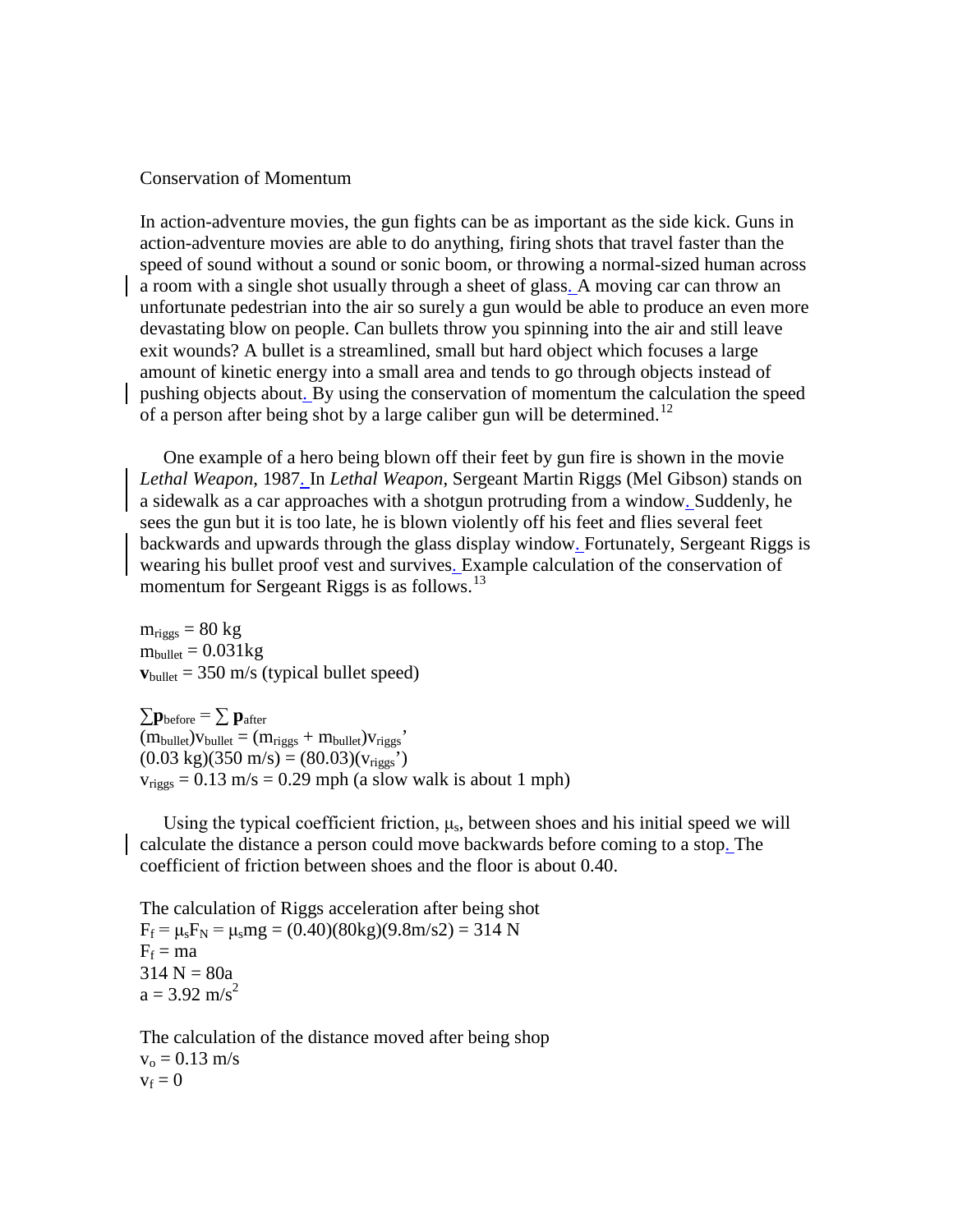$a = 3.92$  m/s<sup>2</sup>  $v_f^2 = v_0^2 + 2a \Delta x$  $\Delta x = 0.0021$  m or 2 millimeter backwards definitely not blow away.

 There may be another possible explanation for a shooting victim being thrown backward by a bullet. The victim could be so stunned by being shot that they involuntarily tense his muscles, causing them to jump backwards. It is nearly impossible to jump or even step without bending your knees which would require a relaxing of the leg muscles not tensing of the muscles. In addition normal people can not jump backward by more than two or three feet (a normal small step) this distance is small compared to the backward leap caused by the bullet on Riggs in *Lethal Weapon*. [14](#page-13-13)

 The only way a bullet could make a person fall forward is if the person was already moving forward when they were hit by the bullet. This movie myth was also tested by the MythBusters in episode 25 and they proved that bullets can not blow people backwards.<sup>[15](#page-13-14)</sup> A more realistic example of what bullets do to human when shot is shows in Steven Spielberg Oscar winning movie *Munich* but the violence is very-graphic and may not be appropriate to show in a high school classroom.<sup>[16](#page-13-15)</sup>

#### Circuits

One of our most incredible technological accomplishments has been the development of the machines that can put people into space. The greatest of these achievements has been the successful Apollo moon missions in the late 1960's and 1970's. But there were several tragic accidents due to unanticipated technical errors. The Apollo 13 mission is famous for the dramatic and heroic attempt of the NASA scientist and astronauts to return the crew to Earth safely after a damaging accident.

 The Apollo 13 mission has been effectively and dramatically portrayed by the 1995 film *Apollo 13* directed by Ron Howard. During what had become a "routine" Apollo mission to the moon an explosion occurred that sent the spacecraft into near disaster. The explosion in one of the oxygen tanks ripped a hole in the service module. In addition to having problems with the carbon-dioxide  $CO<sub>2</sub>$  level in the spacecraft, the explosion knocked out the fuel cells that were the prime source of electrical energy used to power the command module. The crew had to use the lunar module as a lifeboat until reentry to the Earth's atmosphere. However, prior to reentry the astronauts had to jettison the lunar module and return to the command module and use battery power to run the command module computer systems. Unfortunately, the way the circuits were configured mission control knew that there just was not enough energy to do the job. Therefore, mission control had to find a way to reconfigure the command module circuits and re-sequence the start-up such that the battery could provide sufficient energy to run the computer systems for reentry. In scenes 11 and 15 the director Ron Howard recreates mission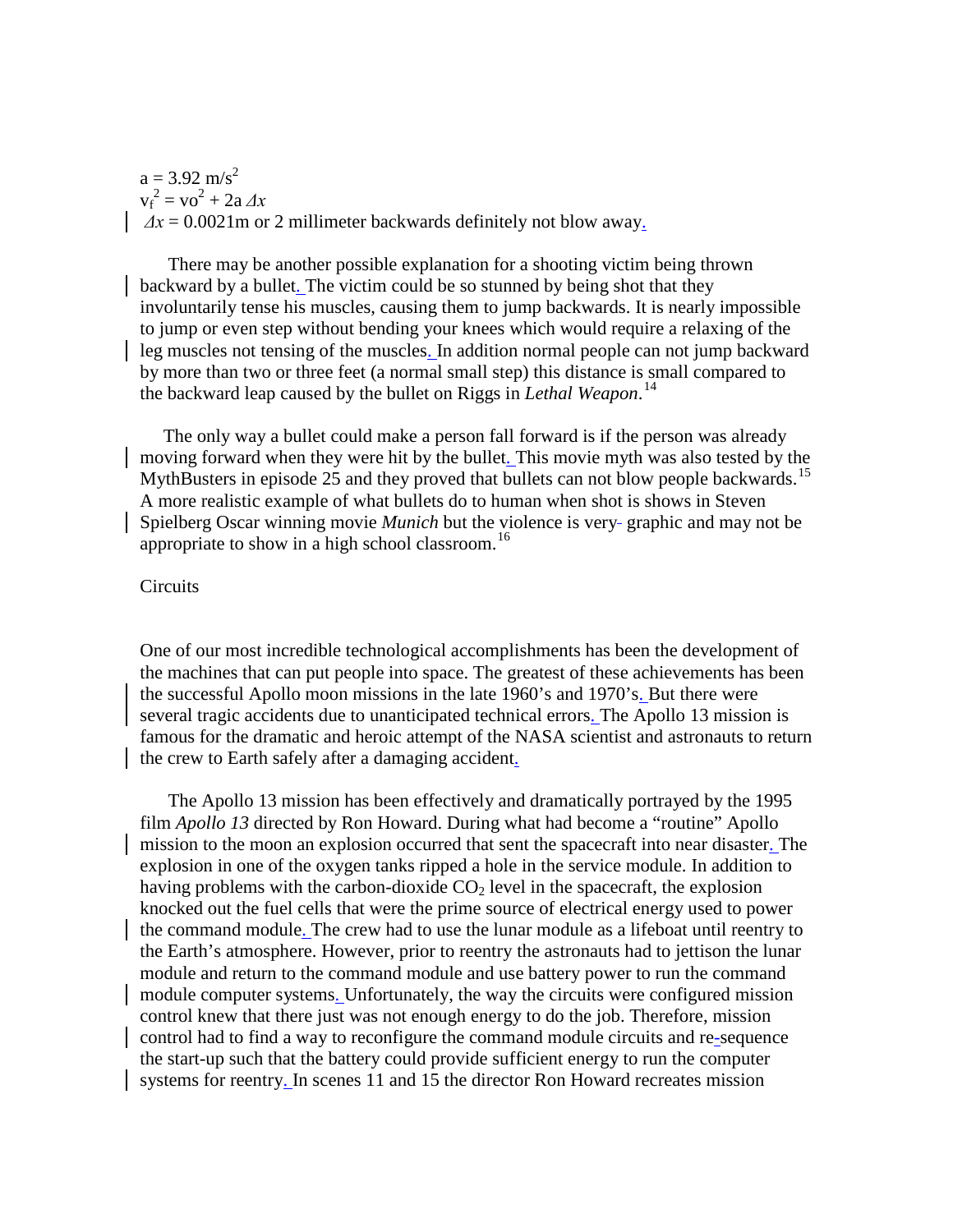control's intense efforts to find a solution the circuit problem using one of Apollo 13's most memorable linelines by Ed Harris as Gene Kranz that "gentlemen, failure is not an option."<sup>[17](#page-13-16)</sup>

 I do not know the actual circuitry in the command module and it would be more complicated than I would want student to problem solve. I am going to use a simpler model to reenact the same exercise that mission control engineers had to go through to make the most of the energy available to them. My students using their understanding of simple electrical circuit analysis can get a feel for how the design of a circuit can affect the rate at which energy is used. The can also obtain a feel of what the engineering go through in finding a solution to a real problem, lots of trial and error the solution rarely is found on the first trial.

 To get the Apollo 13 back home, mission control had to find a way to rearrange the circuitry to reduce the total current of the circuit from 60A to 12A, or reduce the power by a factor of five. My students will start with the following circuit running on a 60V battery as shown in Figure  $1<sup>18</sup>$  $1<sup>18</sup>$  $1<sup>18</sup>$ 



Figure 1 orginal circuit design

My students must now find the normal operating voltage and current in each resistor or circuit elements. The calculations are as follows: and begins by adding the  $R_5$  and  $R_6$ resistors in series which will result in a equivalent resistance of 5 ohms, all of the remaining resistors are in parallel except  $R_1$  and the equivalent resistance for the parallel resistors is calculated as follows

 $1/R_{eq} = 1/R_2 + 1/R_3 + 1/R_4 + 1/R_{eq56}$  $1/R_{eq} = 1/2 + 1/4 + 1/6 + 1/5$  $R_{eq} = 0.89 \Omega$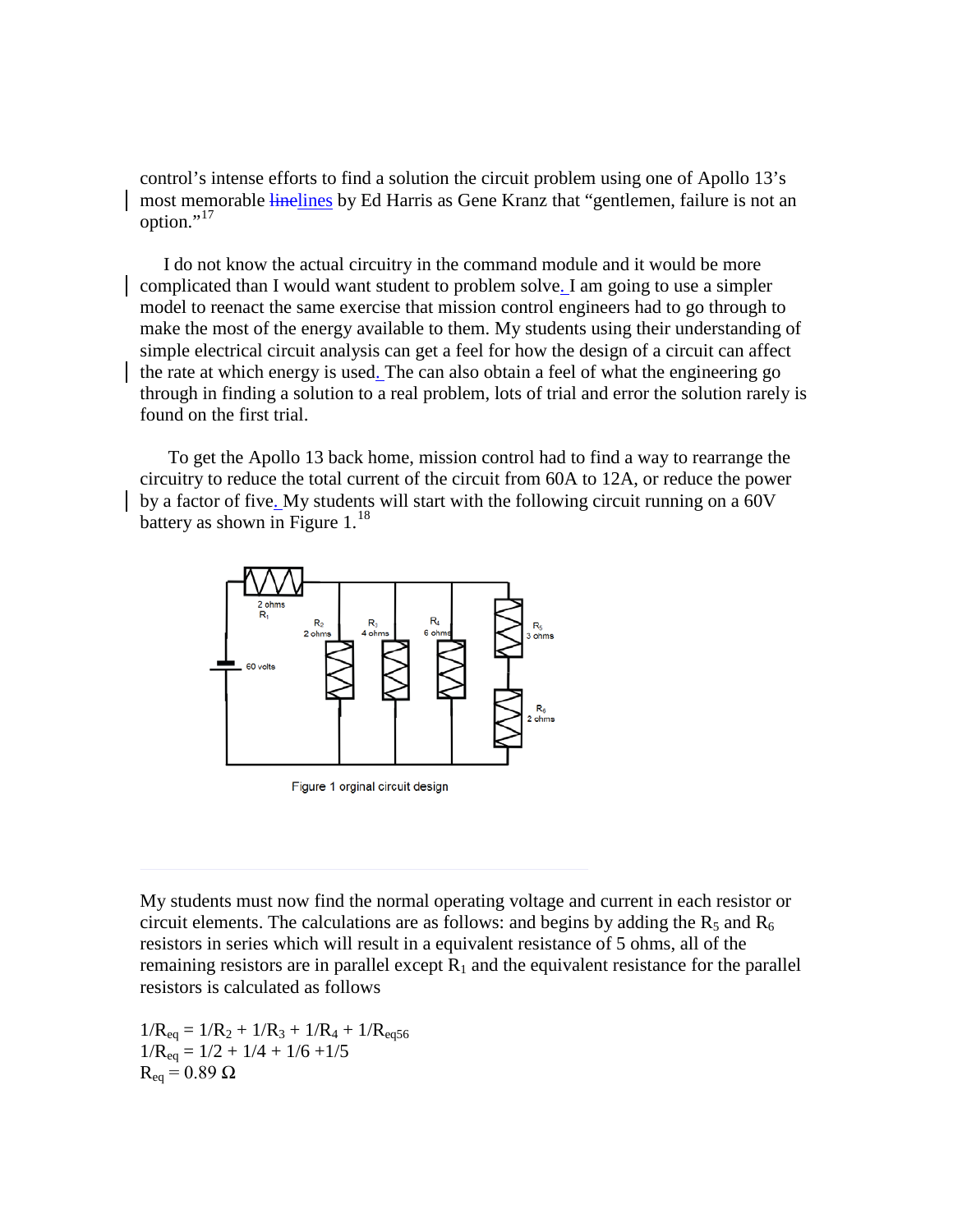Now, this parallel equivalent resistance is added to the final series  $R_1$  to yield the total equivalent,  $R_{eqt}$ .

 $R_{eqt} = R_{eq} + R_1$  $R_{\text{eat}} = 0.89\Omega + 2\Omega = 2.89\Omega$ 

Using Ohm's law the students will calculate the current using the total equivalent resistance.

 $V = IR$  $60V = I_t(2.89\Omega)$  $I_t = 20.8 A$ 

And the total power for the circuit is  $P = VI$  $P = 60V(20.8A)$  $P = 1250$  W.

To determine the voltage and current through each resistor we can use Ohm's law individually to each resistor. The calculations are as follows  $V_1 = I_t R_1 = 20.8A(2\Omega) = 41.6 V.$ 

This leaves  $18.4V(V_p)$  across each of the parallel branches of the circuit. We can now determine the current through each of the parallel branches as follows.

 $I_2 = V_p/R_2 = 18.6$  V/  $2\Omega = 9.2$  A  $I_3 = V_p/R_3 = 18.4$  V/  $4\Omega = 4.6$  A  $I_4 = V_p/R_4 = 18.4$  V/ 6  $\Omega = 3.1$  A  $I_{5,86} = V_p/R_{eq56} = 18.4$  V/ 5  $\Omega = 3.7$  A

Finally, because  $R_5$  and  $R_6$  are in series the voltage is divided but the current is the same the individual voltage drops are

 $V_5 = I_{5\&6} (R_5) = 3.7 A(3\Omega) = 11 V$  $V_6 = I_{5\&6} (R_6) = 3.7 A(2\Omega) = 7.4 V$ 

 The challenge for my students will be to redesign this circuit to reduce the power by half; if the power is reduced in half the circuit can now operate for twice the amount of time. By reducing the power they must reduce the current by half or have no more than 10.4 A of current in the circuit. If the current is now 10.4 A the equivalent resistance must not be less than 5.8  $\Omega$ . To increase the equivalent resistance more resistors must be place in series in the circuit. The students must be careful not to place all the resistors in series because you can reduce the current by too much and each element can not function with a current at less than half the original value. The circuit diagram shown in figure 2 will meet these goals and the calculated voltages and current are show below this may not be the only possible circuit arraignment that will meet the power requirements.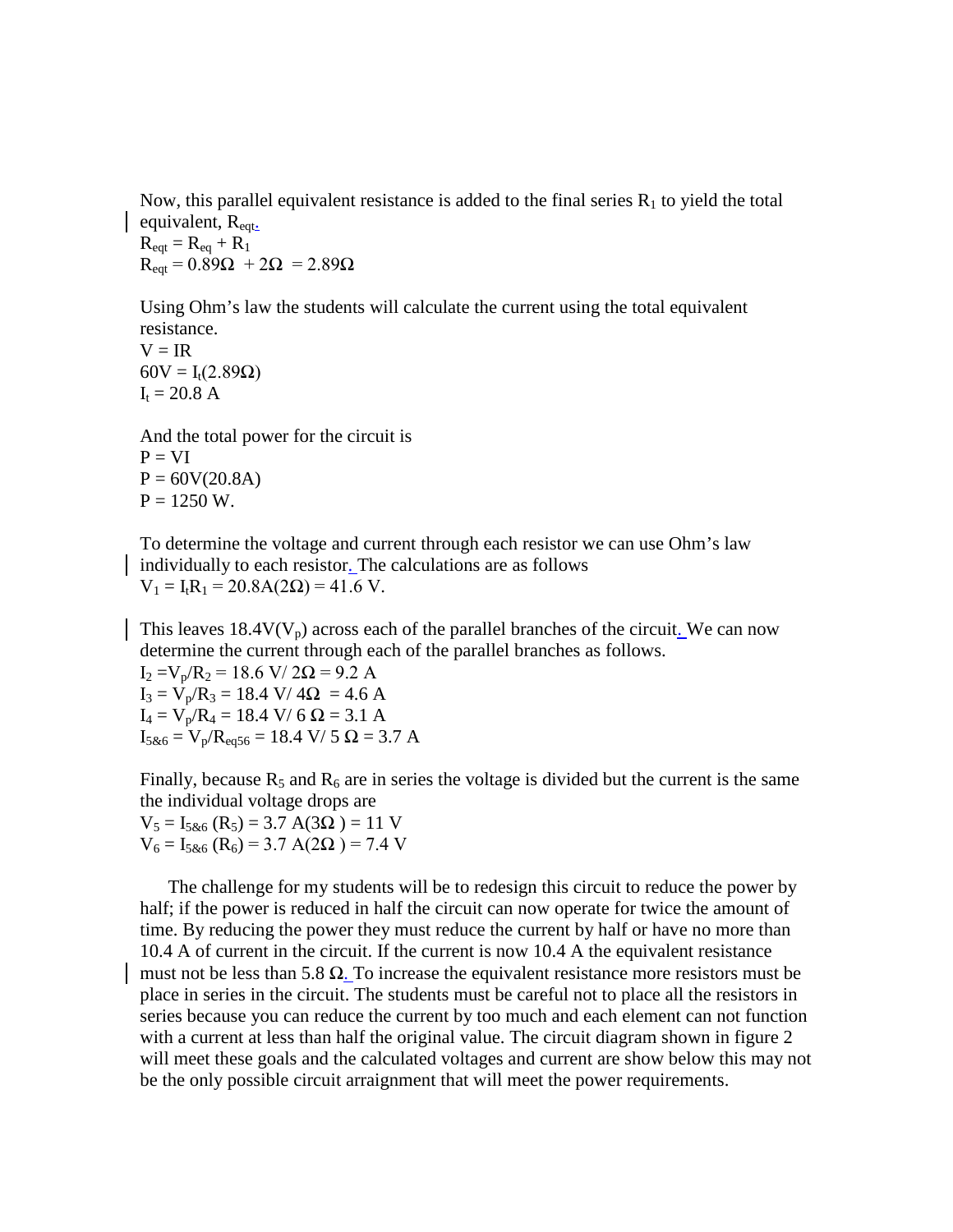

Figure 2 circuit design using half the power

If the students will find the equivalent resistances of the three resistors in parallel which is found to be

 $1/R_{eqp} = 1/R_3 + 1/R_4 + 1/R_5$  $1/R_{eqp} = 1/4\Omega + 1/6\Omega + 1/3\Omega$  $R_{\text{e}ap} = 1.33\Omega$ 

Now this resistance is added to the three resistors in series to find the total equivalent resistance

 $R_t = R_1 + R_2 + R_6 + R_{eqp}$  $R_t = 2\Omega + 2\Omega + 2\Omega + 1.33\Omega$  $R_t = 7.33\Omega$ 

Now the total current can be calculated using ohm's law and the power necessary to run the circuit.

 $V = I_t(R_t)$ 60 V =  $I_t(7.33\Omega)$  $I_t = 8.2 A$ 

Which is slightly less than half the original circuit's current.  $P = VI$  $P = 60V(8.2A)$  $P = 429$  W less than half the original power

 The current through each of the resistors in series is the same as the total current of 8.2 A which is enough current to run those devices, the current through the parallel combination is divided the voltage is the same and is computed to be 10.9 V which lead to 2.7 A through the 4Ω resistor, 3.6 A through the 3Ω resistor and 1.8 A through the 6Ω again enough current for operation.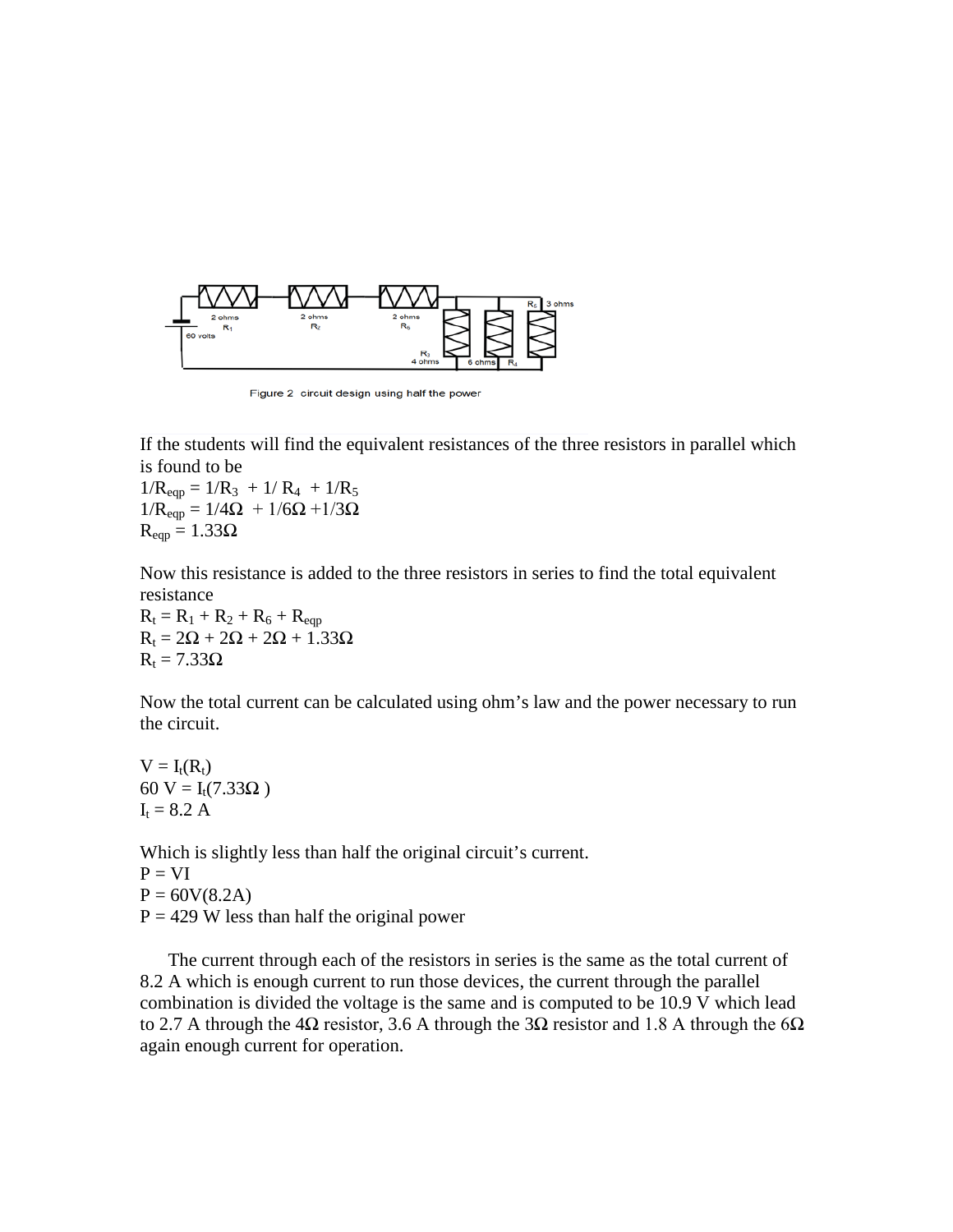# Student Project

Students generally view science as simply a subject studied in school and a requirement for graduation. Science sometimes shows up in the "real" world in the form of technological or medical advancements and has no personal connection. I want students to realize that science is everywhere in their lives even in the movies and television they watch. By watching bad or good movie science it can effect their perception of how the universe works.<sup>[19](#page-13-18)</sup> The students have now been exposed to good and bad movie physics examples. They have solved problems related to most of the objectives studied in an introductory physics course and it is their turn to find movie physics examples. The students will pair up in a team to find their own science in an action-adventure movie. I am limiting the students to action-adventure movies because by their nature they must abide by the laws of nature. The students will select a movie scene, analyze the physics and present their finding to the class. The student instructions and a presentation rubric are given in appendix  $2-2$ .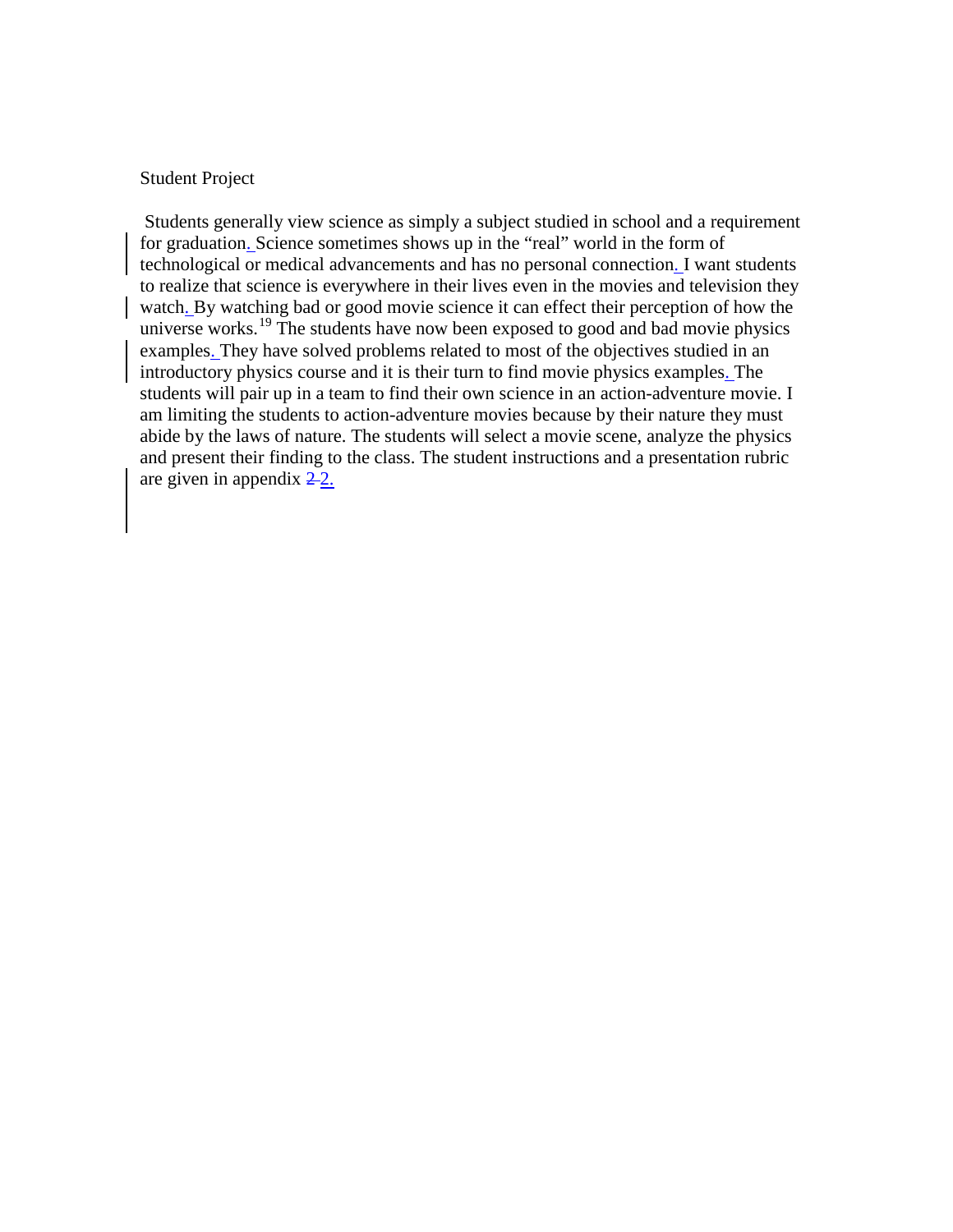#### **Notes**

<sup>1</sup>Brecht, Bertolt. *Galileo* (New York: Grove Press, 1966), 78.

2 NC Standard Course of Study. *North Carolina Public Schools*, [http://www.dpi.state.nc.us/curriculum/.](http://www.dpi.state.nc.us/curriculum/)

> <sup>3</sup> *Speed (Widescreen Edition)*. DVD. Directed by Jan De Bont (Tucson: 20th Century Fox, 1994).

> 4 Weiner, Adam. *Don't Try This At Home!: The Physics of Hollywood Movies (Science)*( New York Coty: Kaplan Publishing, 2007) 12.

5 *2 Fast 2 Furious (Widescreen Edition)*. DVD. Directed by John Singleton (Washington DC: Universal Studios, 2003).

<sup>6</sup> *Speed (Widescreen Edition)*. DVD. Directed by Jan De Bont.

7 Rogers, Tom. *Insultingly Stupid Movie Physics* (New York: Sourcebooks Hysteria, 2007) 158.

<sup>8</sup> *Speed (Widescreen Edition)*. DVD. Directed by Jan De Bont.

<sup>9</sup> Weiner, Adam. *Don't Try This At Home!: The Physics of Hollywood Movies (Science),*97.

<sup>10</sup> "Knovel - display." Why Knovel?. http://knovel.com/web/portal/browse/display?

 $\overline{a}$ 

 $11$  Hyneman, Jamie, and Adam Savage. "MythBusters : Episode Guide : Discovery Channel." Discovery Channel : Science, History, Space, Tech, Sharks, News. [http://dsc.discovery.com/fansites/mythbusters/episode/episode.html,](http://dsc.discovery.com/fansites/mythbusters/episode/episode.html) episode 115 season 7. .

<sup>12</sup> Rogers, Tom. *Insultingly Stupid Movie Physics,* 183.

<sup>13</sup> *Lethal Weapon (Director's Cut)* DVD. Directed by Richard Donner (Burbank: Warner Home Video, 1987).

<sup>14</sup> Rogers, Tom. *Insultingly Stupid Movie Physics,* 184.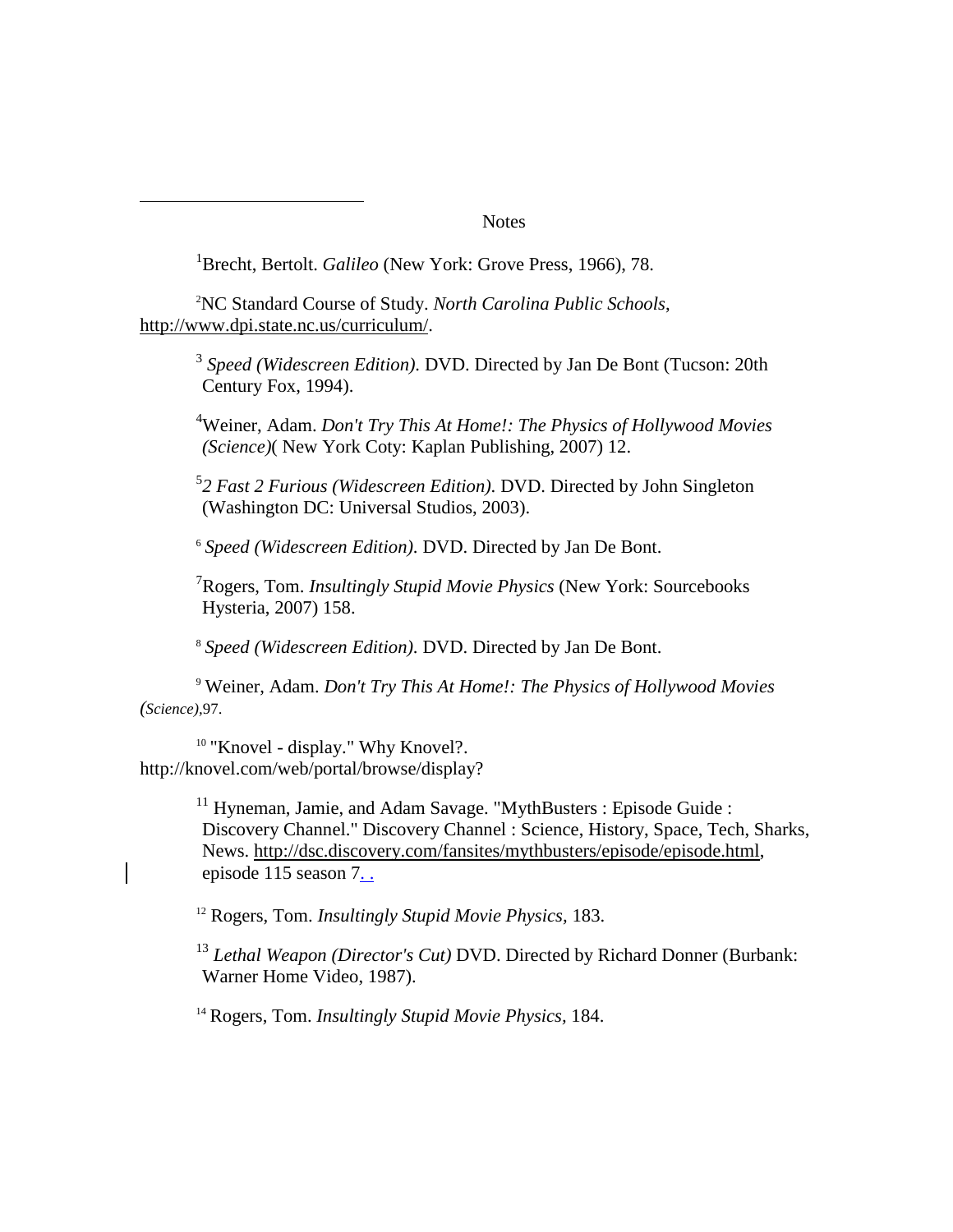<span id="page-13-15"></span><span id="page-13-14"></span><span id="page-13-1"></span><span id="page-13-0"></span><sup>15</sup> Hyneman, Jamie, and Adam Savage. "MythBusters : Episode Guide : Discovery Channel." Discovery Channel : Science, History, Space, Tech, Sharks, News. [http://dsc.discovery.com/fansites/mythbusters/episode/episode.html,](http://dsc.discovery.com/fansites/mythbusters/episode/episode.html) episode 25.

<sup>16</sup> *Munich (Widescreen Edition)*. DVD. Directed by Steven Spielberg (Washington DC: Universal Studios, 2006).

<sup>17</sup> *Apollo 13 (Widescreen Collector's Edition)*. DVD. Directed by Ron Howard (Washington DC: Universal Studios, 1995).

<span id="page-13-18"></span><span id="page-13-17"></span><span id="page-13-16"></span><span id="page-13-3"></span><span id="page-13-2"></span><sup>18</sup> Weiner, Adam. *Don't Try This At Home!: The Physics of Hollywood Movies (Science),*161.

<sup>19</sup> Greene, Brian. "Put a Little Science in Your Life." *New York Times*, June 1, 2008, sec. Sunday Opinion.

# <span id="page-13-6"></span><span id="page-13-5"></span><span id="page-13-4"></span>**Appendix 1**

Annotated Bibliography

- <span id="page-13-7"></span>Brecht, Bertolt. *Galileo*. New York: Grove Press, 1966. A play that portrayesportrays actual scientists in historical situations. First published in 1939 but not translated. Brecht revised the play in 1947 and Galileo is portrayed as an antihero
- <span id="page-13-9"></span><span id="page-13-8"></span>Greene, Brian. "Put a Little Science in Your Life." *New York Times*, June 1, 2008, sec. Sunday Opinion. Brian Greene, professor of Physics at Columbia, opinion on science and education.
- <span id="page-13-10"></span>Hyneman, Jamie, and Adam Savage. "MythBusters : Episode Guide : Discovery Channel." Discovery Channel : Science, History, Space, Tech, Sharks, News. http://dsc.discovery.com/fansites/mythbusters/episode/episode.html The MythBusters use scientific testing in a controlled environment to debunk common urban myths and movie magic.
- <span id="page-13-12"></span><span id="page-13-11"></span>"Knovel - display." Why Knovel?. http://knovel.com/web/portal/browse/display? A Policy on Geometric Design of Highways and Streets (5th Edition). American Association of State Highway and Transportation Officials (AASHTO).

<span id="page-13-13"></span>" NC Standard Course of Study ." North Carolina Public Schools.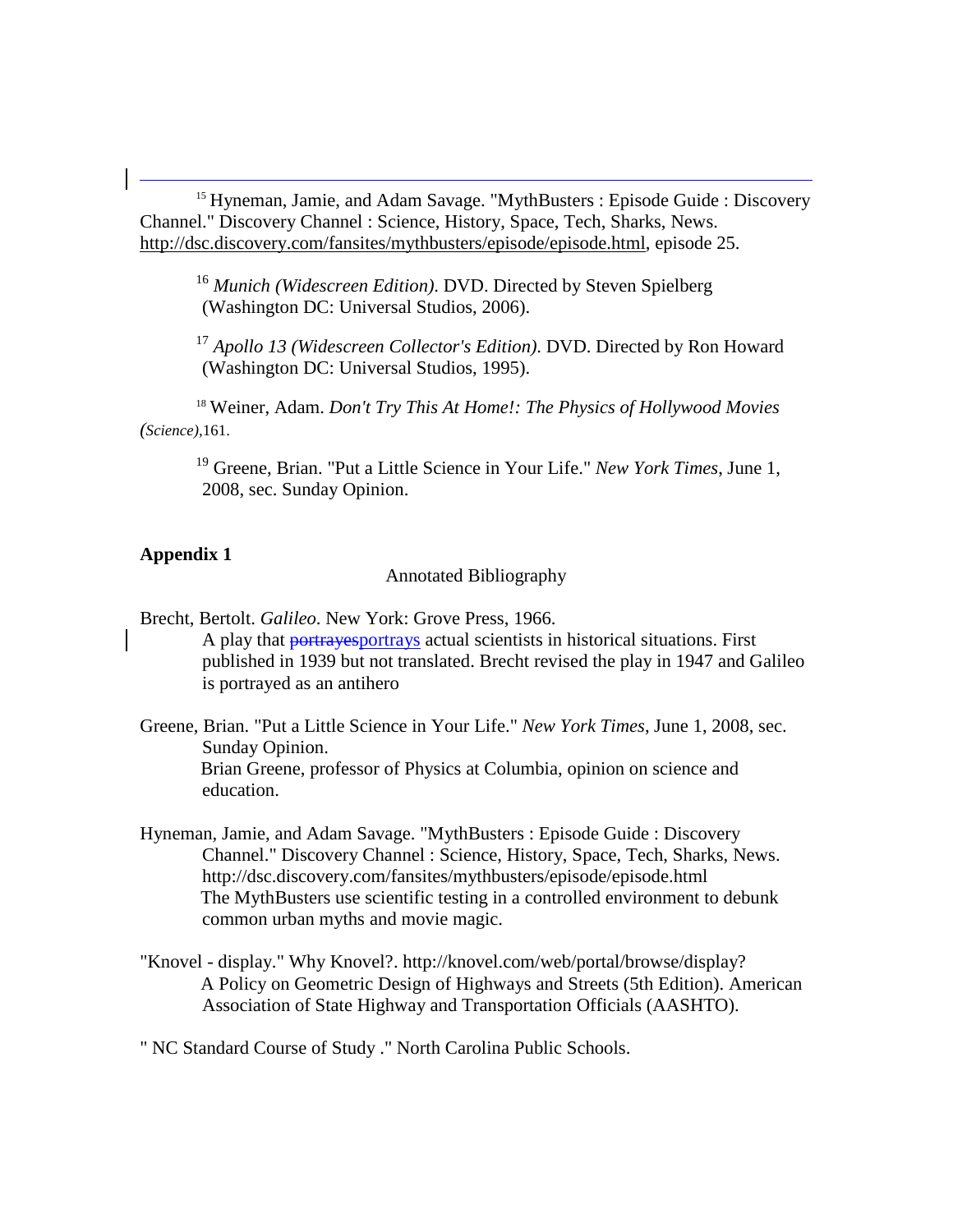http://www.dpi.state.nc.us/curriculum/. North Carolina standard course of study objectives for Physics.

j

- Perkowitz, Sidney. *Hollywood Science: Movies, Science, and the End of the World*. Columbia: Columbia University Press, 2010. The portrayal of science in movies including science fiction, scientific biographies and documentaries including *A Beautiful Mind* and *An Inconvenient Truth*.
- Rogers, Tom. "Intuitor Insultingly Stupid Movie Physics." Intuitor: How to Succeed through Creative Learning. http://www.intuitor.com/moviephysics/. Tom Rogers web site that is a summary of the book of the same name.
- Rogers, Tom. *Insultingly Stupid Movie Physics*. New York: Sourcebooks Hysteria, 2007. Describes in detail commonplace physics principles as they are displayed in Hollywood movies. Tom Rogers has developed a rating system for bad physics displayed in movies and has a companion web site that lead to the book
- Weiner, Adam. *Don't Try This At Home!: The Physics of Hollywood Movies (Science)*. New York Coty: Kaplan Publishing, 2007. A text book that teaches physics concepts through the use of movies. A very unique method to teach physics.
- *2 Fast 2 Furious (Widescreen Edition)*. DVD. Directed by John Singleton. Washington DC: Universal Studios, 2003. Former cop, Brian O'Conner, is finally arrested and he must now work with an old college friend to help the police arrest a local drug exporter. Has a great bridge jump scene.
- *Apollo 13 (Widescreen Collector's Edition)*. DVD. Directed by Ron Howard. Washington DC: Universal Studios, 1995. The movie recreates the near disaster of the Apollo 13 moon mission. A short circuit caused a spark to ignite inside one of the oxygen tanks, causing a major explosion in the service module. The astronauts were forced to shut down power and relocate to the lunar module where they hoped there would be sufficient life support to bring them home.
- *Lethal Weapon (Director's Cut)*. DVD. Directed by Richard Donner. Burbank: Warner Home Video, 1987.

A veteran cop played by Danny Glover is partnered with a young homicidal cop, Riggs, played by Mel Gibson must learn to work together to stop a gang of drug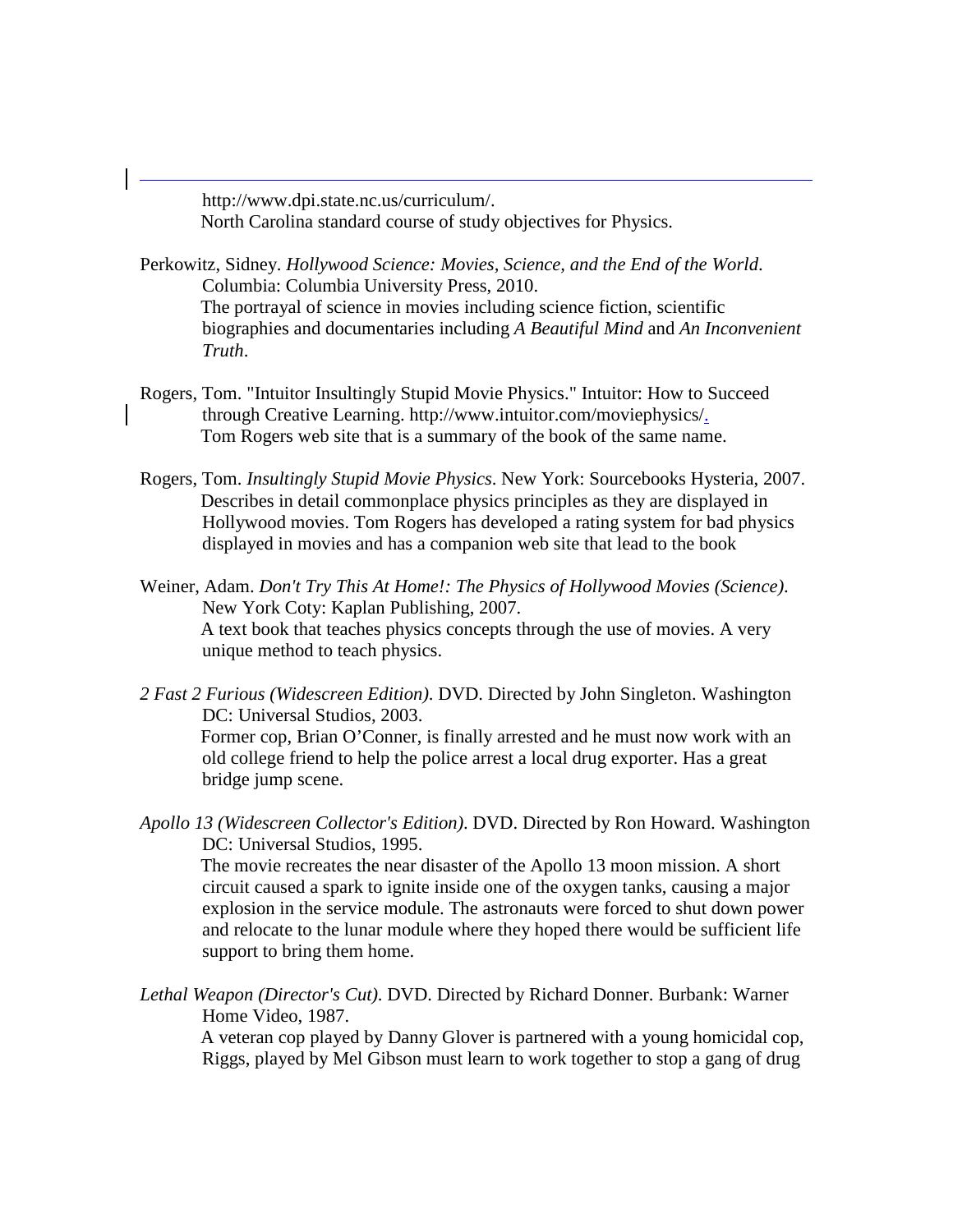smugglers. Has several building jump scenes and Riggs is blown away by a bullet.

*Munich (Widescreen Edition)*. DVD. Directed by Steven Spielberg. Washington DC: Universal Studios, 2006.

Based on the true story of the Black September aftermath. The film begins with a realistic depiction of the events of the Munich Massacre in 1972.... After the killing the Israeli government retaliates. Very realistic killings.

*Speed (Widescreen Edition)*. DVD. Directed by Jan De Bont. Tucson: 20th Century Fox, 1994.

Ex-police demolition expert out to get revenge terrorizes a city with hidden bombs. Great action scenes including the famous bus jump.

# **Appendix 2 Student handouts**

j

Physics in Films Student Handout

Physics in Phyilms Project

Objective: The student will work with a partner and be able to analyze a physics principle displayed in an action-adventure movie and present their findings to the class. Students generally view science as simply a subject studied in school and a requirement for graduation. I want students to realize that science is everywhere in their lives even in the movies and television they watch. . By watching good or bad movie science it can effect their perception of how the universe works.

Student Name

Partner Name

Movie **Movie** 

Movie rating (circle) PG PG13 R If the movie is R-rated you **must** have a parent signature.

\_\_\_\_\_\_\_\_\_\_\_\_\_\_\_\_\_\_\_\_\_\_\_\_\_\_\_\_\_\_\_\_\_\_\_\_\_\_\_\_\_\_\_\_\_\_\_\_\_\_\_\_\_\_\_\_\_\_\_\_\_\_\_\_\_\_\_\_\_\_\_\_ \_\_\_\_\_\_\_\_\_\_\_\_\_\_\_\_\_\_\_\_\_\_\_\_\_\_\_\_\_\_\_\_\_\_\_\_\_\_\_\_\_\_\_\_\_\_\_\_\_\_\_\_\_\_\_\_\_\_\_\_\_\_\_\_\_\_\_\_\_\_\_\_ \_\_\_\_\_\_\_\_\_\_\_\_\_\_\_\_\_\_\_\_\_\_\_\_\_\_\_\_\_\_\_\_\_\_\_\_\_\_\_\_\_\_\_\_\_\_\_\_\_\_\_\_\_\_\_\_\_\_\_\_\_\_\_\_\_\_\_\_\_\_\_\_ \_\_\_\_\_\_\_\_\_\_\_\_\_\_\_\_\_\_\_\_\_\_\_\_\_\_\_\_\_\_\_\_\_\_\_\_\_\_\_\_\_\_\_\_\_\_\_\_\_\_\_\_\_\_\_\_\_\_\_\_\_\_\_\_\_\_\_\_\_\_\_\_

A short description of the scene being analyzed and the physics principle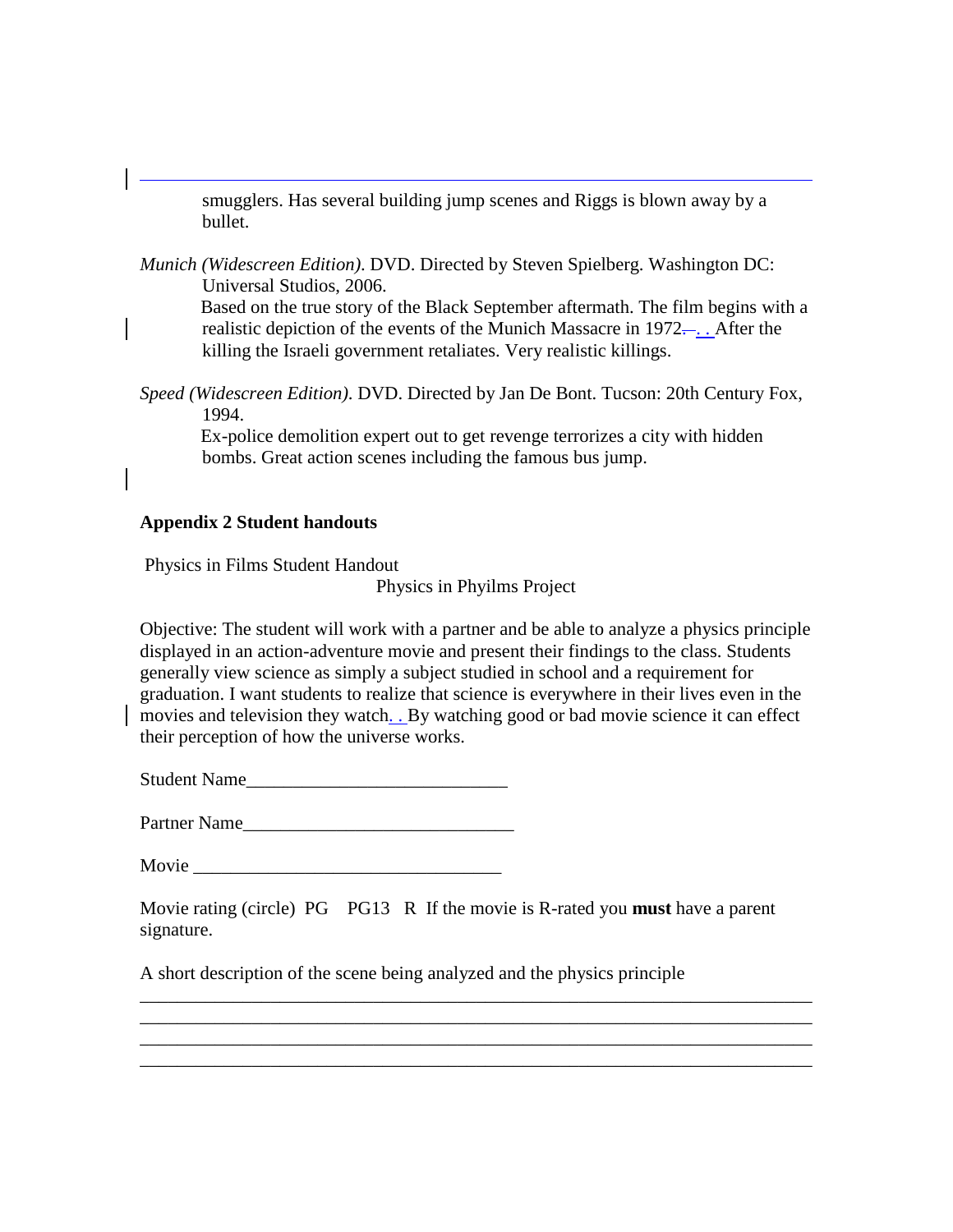| Teacher's signature |  |
|---------------------|--|
|                     |  |

\_\_\_\_\_\_\_\_\_\_\_\_\_\_\_\_\_\_\_\_\_\_\_\_\_\_\_\_\_\_\_\_\_\_\_\_\_\_\_\_\_\_\_\_\_\_\_\_

j

Parent signature\_\_\_\_\_\_\_\_\_\_\_\_\_\_\_\_\_\_\_\_\_\_\_\_\_\_\_\_\_\_\_\_\_\_\_\_\_\_\_

Note to parent: Your child has an assignment to find a physics principle displayed in an action-adventure movie. I have movies available to students to use or they may use their own movies they are not required to purchase any movie. If they choose to use an R-rated movie your child is required to have you sign this form approving it is acceptable that you son or daughter use view an R-rated movie. The selected scene can not show nudity but may have violence or use profanity due to the nature of the action-adventure movie genre.

\_\_\_\_\_\_\_\_\_\_\_\_\_\_\_\_\_\_\_\_\_\_\_\_\_\_\_\_\_\_\_\_\_\_\_\_\_\_\_\_\_\_\_\_\_\_\_\_\_\_\_\_\_\_\_\_\_\_\_\_\_\_\_\_\_\_\_\_\_\_\_\_

| Physics in film Project Rubric                                                                                                                  |                                                                           |                                                                    |                                                                                                                                            |                                                                                                                           |                               |                                             |  |  |  |  |
|-------------------------------------------------------------------------------------------------------------------------------------------------|---------------------------------------------------------------------------|--------------------------------------------------------------------|--------------------------------------------------------------------------------------------------------------------------------------------|---------------------------------------------------------------------------------------------------------------------------|-------------------------------|---------------------------------------------|--|--|--|--|
| Assignment: Communicate complete information on movie physics using a scene video<br>clips or advanced features from an action-adventure movie. |                                                                           |                                                                    |                                                                                                                                            |                                                                                                                           |                               |                                             |  |  |  |  |
|                                                                                                                                                 | Beginner:<br>1 point                                                      | Novice:<br>2 Points                                                | Intermediate Expert:<br>: 3 points                                                                                                         | 4 points                                                                                                                  | Self<br>Evaluati<br><b>on</b> | <b>Teacher</b><br>Evaluati<br><sub>on</sub> |  |  |  |  |
| Topic/Cont<br>ent                                                                                                                               | Includes<br>little<br>essential<br>information<br>and one or<br>two facts | Includes<br>some<br>essential<br>information<br>with few<br>facts. | Includes<br>lessential<br>information<br>Includes<br>enough<br>elaboration<br>to show<br>basic<br>Understandi<br>$\log$ of the<br>physics. | Covers topic<br>completely<br>and in depth.<br>Goes beyond<br>basic<br>understandin<br>g of the<br>physics<br>principles. |                               |                                             |  |  |  |  |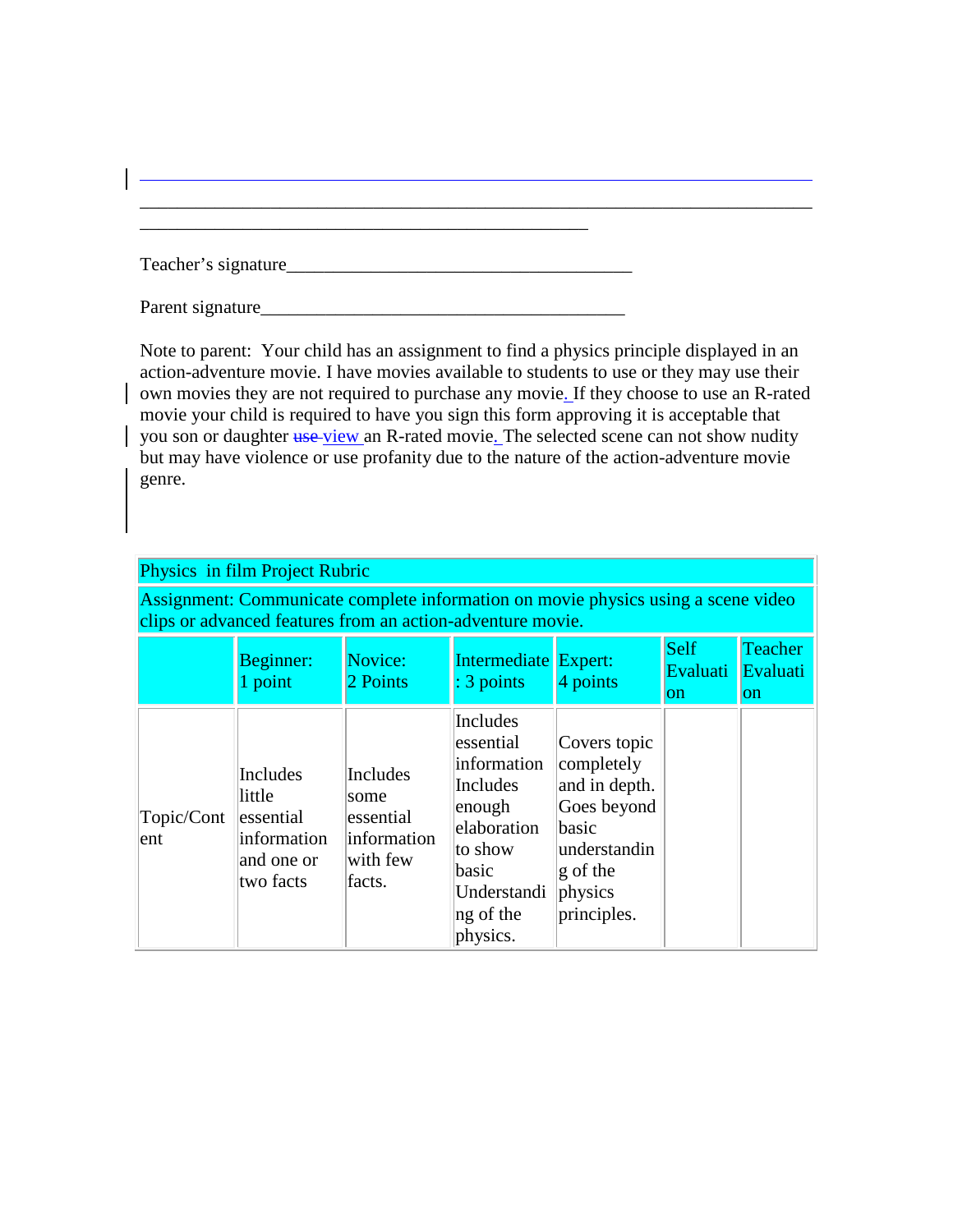| Technical<br>Requiremen<br>ts                                                                | Includes, few<br>physics facts                                                                                                                                  | <b>Shows</b><br>limited<br>application<br>$ _{0f}$<br>knowledge<br>of the<br>physics<br>principal<br>described                                             | Includes<br>essential<br>application<br>of the<br>physics<br>principle<br>described.                              | Included a<br>complete<br>application<br>of the<br>physics<br>principle<br>described                                                      |  |
|----------------------------------------------------------------------------------------------|-----------------------------------------------------------------------------------------------------------------------------------------------------------------|------------------------------------------------------------------------------------------------------------------------------------------------------------|-------------------------------------------------------------------------------------------------------------------|-------------------------------------------------------------------------------------------------------------------------------------------|--|
| Mechanics                                                                                    | Includes<br>more than 1<br>mathematical<br>or physics<br>analysis<br>errors                                                                                     | Includes 3-4<br>missing units<br>or formula<br>but<br>application<br>of physics is<br>ok.                                                                  | Missing<br>units or<br>formula in<br>application<br>of the<br>physics.                                            | No math or<br>application<br>errors all<br>units and<br>formula<br>included                                                               |  |
| Cooperative<br>Group<br>Work                                                                 | Cannot work  Works with<br>with others<br>in most<br>situations— $\frac{1}{2}$ sharing<br>Cannot share<br>decisions or<br>responsibiliti<br>les.                | others, but<br>has difficulty<br>decisions<br>and<br>responsibiliti<br>es.                                                                                 | Works well<br>with others.<br>Takes part<br>in most<br>decisions<br>and<br>contributes<br>fair share to<br>group. | Works well<br>with others.<br>Assumes a<br>clear role<br>and related<br>responsibiliti<br>es. Motivates<br>others to do<br>their best.    |  |
| Oral<br><b>Skills</b>                                                                        | Great<br>difficulty<br>communicati<br>$\log$ ideas— $\ldots$<br>Poor voice<br>Presentation projection—<br>. Little<br>preparation<br>lor<br>incomplete<br>work. | Some<br>difficulty<br>communicati ltes ideas<br>ng ideas, due<br>to voice<br>projection,<br>lack of<br>preparation,<br><sub>or</sub><br>incomplete<br>work | with proper<br>voice<br>projection.<br>Adequate<br>preparation<br>and<br>delivery.                                | Communica Communicat<br>es ideas with<br>enthusiasm,<br>proper voice<br>projection,<br>appropriate<br>language,<br>and clear<br>delivery. |  |
| Scale: 18 - 20=Expert<br>15 - 17=Intermediate 10 -<br>14=Novice<br>$6 - 9 = \text{Beginner}$ |                                                                                                                                                                 |                                                                                                                                                            |                                                                                                                   | <b>Total Points</b>                                                                                                                       |  |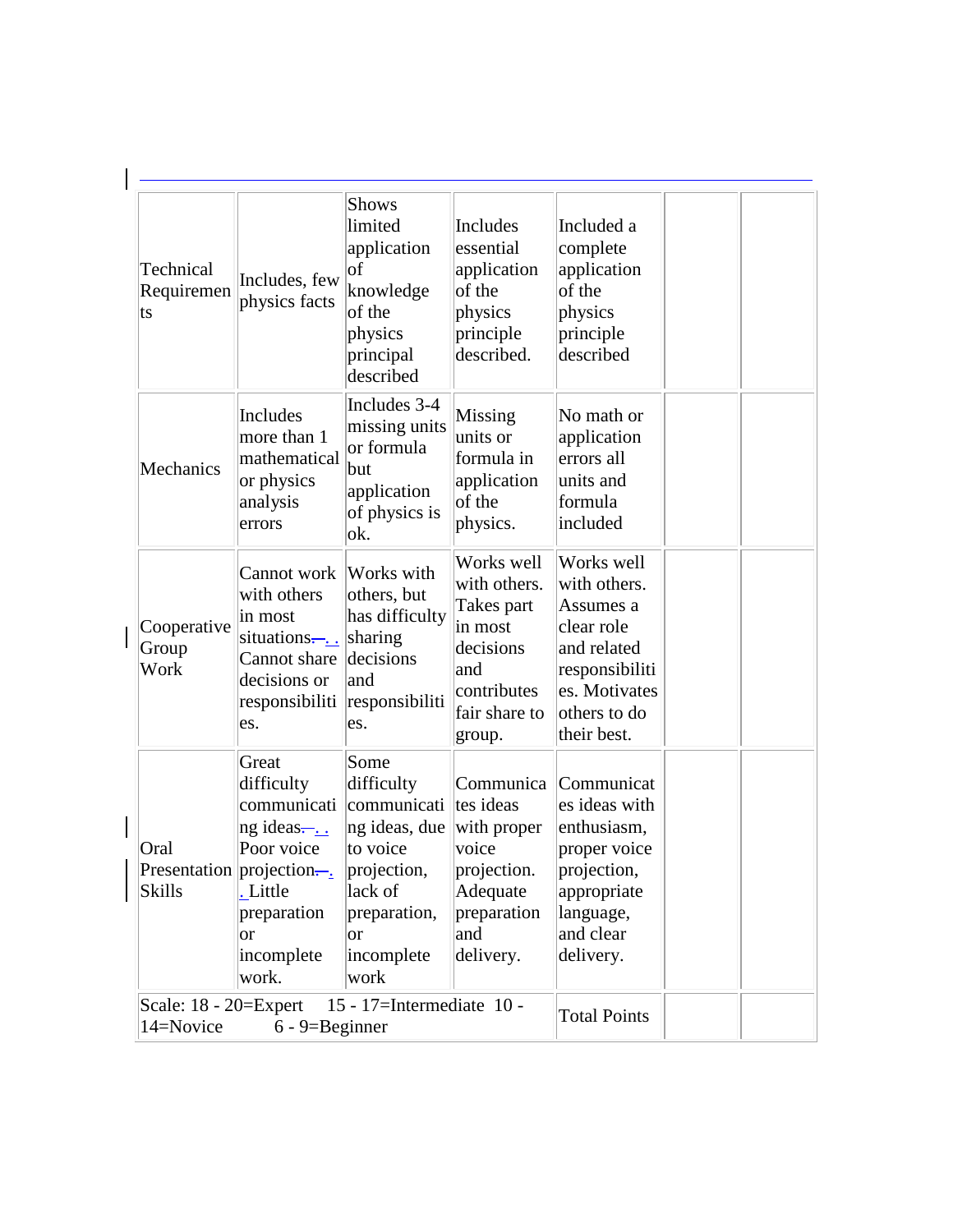# **Notes**

j

# **Addition Student problems**

# Projectile motion

In the movie *2 Fast 2 Furious,* two cars are racing toward a raised bridge at a high rate of speed—. They must jump the gap because a lift bridge makes a steep ramp for take-off the jump seems plausible.... If the initial speed of the front car is 130 mph at the edge of the ramp and the second car is going 160 mph, which car hits the far side of the bridge first? What happens in the movie? Is there a problem?

# Circular motion

It would be a lot easier to make a 90-degree turn if the road were banked— . . Explain why a banked road makes it easier to go around a curve... Draw a force diagram to illustrate this point. What is the agent that acts as the centripetal force in this case?

There is an amusement park ride called the "Graviton" shaped like a ring.... It spins in a circle with the passengers pressed up against the wall.... When it reaches a certain speed the floor falls away and the passengers are stuck to the sides of the ring. Explain how this ride works.

If the "Graviton" has a radius of 5 meters, and a coefficient of static friction between the wall and clothing of 0.5, what is the minimum speed that the ring must go so the riders do not slide down the wall?

# Conservation of momentum and energy

In an off-screen moment during the filming of MI-II Tom Cruise and Dougray Scott are rehearsing their motorcycle scene by carefully jogging into each other.... In one particular attempt they are both moving a 4 m/s before colliding and they bounce off of each other... As a result Cruise is sent moving backward at a speed of 3 m/s. How fast and in what direction is Dougray Scott moving just after the collision?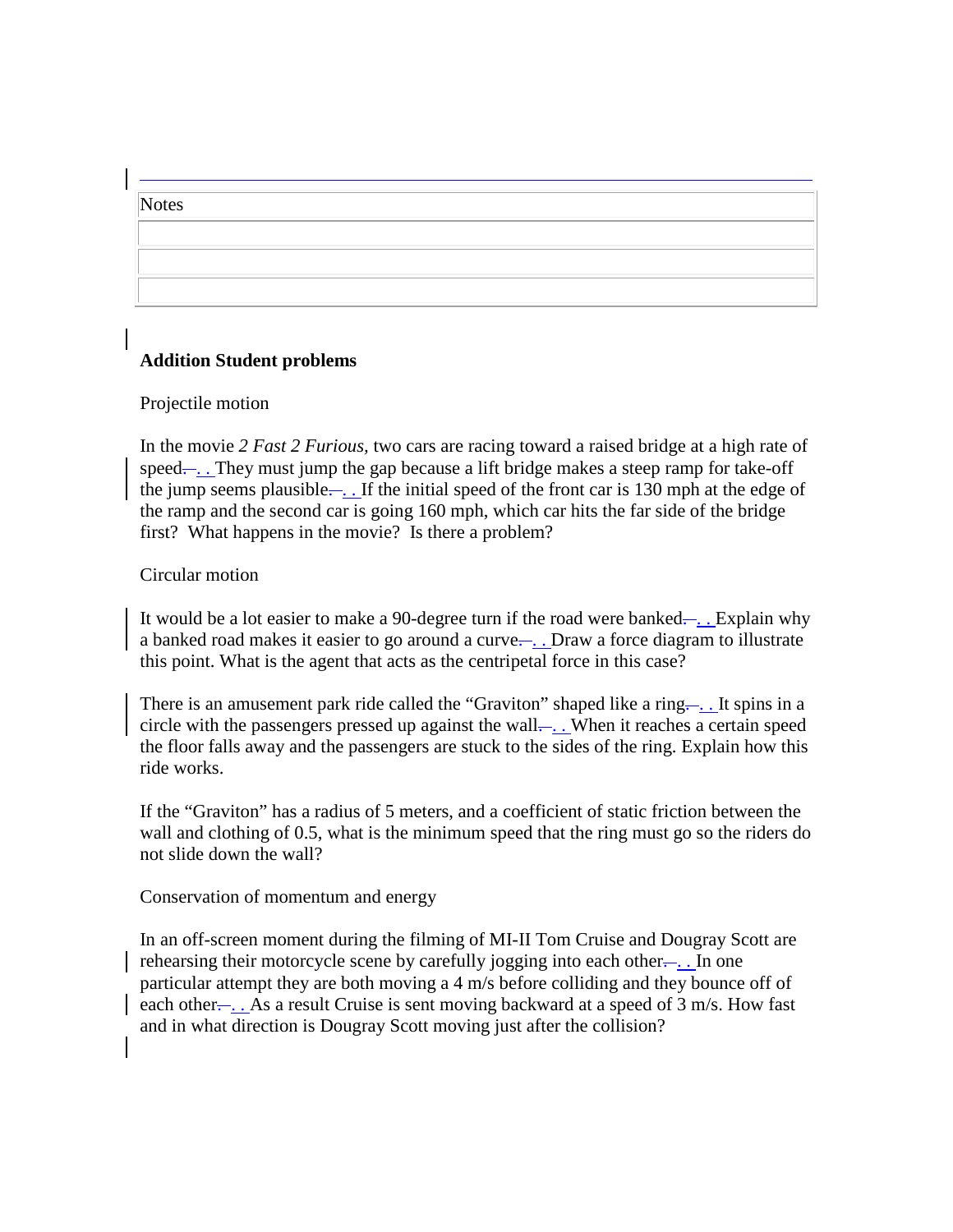# **Appendix 3**

j

North Carolina Department of Public Instruction Physics objectives addressed in this curriculum unit-

# General Science Objectives

Allow students to brainstorm ways that technology can be used to enhance scientific study in the future.

Encourage debate about these resolutions and their consequences Physics Objectives

**2.03** Analyze acceleration as rate of change in velocity

**2.04** Using graphical and mathematical tools, design and conduct investigations of linear motion and the relationships among: position, average velocity, instantaneous velocity, acceleration, time.

**3.01** Analyze and evaluate projectile motion in a defined frame of reference.

**3.02** Design and conduct investigations of two-dimensional motion of objects.

**3.03** Analyze and evaluate independence of the vector components of projectile motion.

**3.04** Evaluate, measure, and analyze circular motion.

**3.05** Analyze and evaluate the nature of centripetal forces.

**3.06** Investigate, evaluate and analyze the relationship among: centripetal force, centripetal acceleration, mass, velocity, radius.

**4.03** Assess, measure, and calculate the relationship among the force acting on a body, the mass of the body, and the nature of the acceleration produced (Newton's Second Law of Motion).

**5.04** Analyze one-dimensional interactions between objects and recognize that the total momentum is conserved in both collision and recoil situations

**5.05** Assess real world applications of the impulse and momentum, including but not limited to, sports and transportation

**8.02** Analyze and measure the relationship among potential difference, current, and resistance in a direct current circuit.

**8.03** Analyze and measure the relationship among current, voltage, and resistance in circuits, in series, parallel, series-parallel combinations.

**8.04** Analyze and measure the nature of power in an electrical circuit.